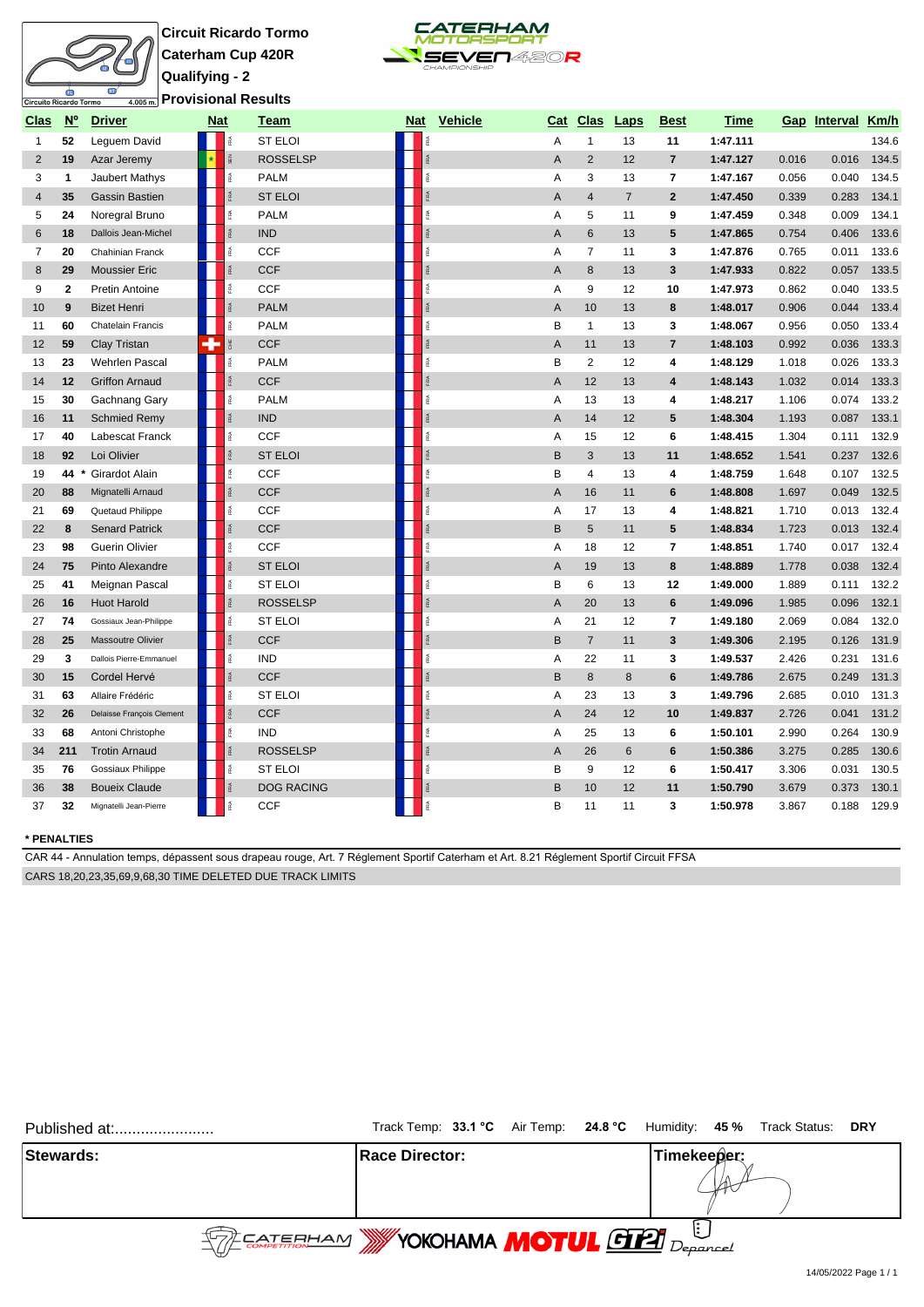



**Provisional Results by Category**

| <u>Clas</u>    |             | N° Driver                 | <u>Nat</u> |                 | <u>Team</u>       |                | Nat Vehicle |                |                 | Cat Clas Laps  | <b>Best</b>             | <u>Time</u> |       | Gap Interval Km/h |       |
|----------------|-------------|---------------------------|------------|-----------------|-------------------|----------------|-------------|----------------|-----------------|----------------|-------------------------|-------------|-------|-------------------|-------|
|                |             | A                         |            |                 |                   |                |             |                |                 |                |                         |             |       |                   |       |
| $\mathbf{1}$   | 52          | Leguem David              |            |                 | ST ELOI           |                |             | Α              | $\mathbf{1}$    | 13             | 11                      | 1:47.111    |       |                   | 134.6 |
| $\overline{2}$ | 19          | Azar Jeremy               |            | š               | <b>ROSSELSP</b>   | FØ.            |             | $\overline{A}$ | $\overline{2}$  | 12             | $\overline{7}$          | 1:47.127    | 0.016 | 0.016             | 134.5 |
| 3              | 1           | Jaubert Mathys            |            | FRA             | <b>PALM</b>       | FRA            |             | Α              | 3               | 13             | $\overline{7}$          | 1:47.167    | 0.056 | 0.040             | 134.5 |
| 4              | 35          | <b>Gassin Bastien</b>     |            | <b>RA</b>       | <b>ST ELOI</b>    | FRA            |             | A              | $\overline{4}$  | $\overline{7}$ | $\overline{2}$          | 1:47.450    | 0.339 | 0.283             | 134.1 |
| 5              | 24          | Noregral Bruno            |            | īRA.            | <b>PALM</b>       | FRA            |             | A              | 5               | 11             | 9                       | 1:47.459    | 0.348 | 0.009             | 134.1 |
| 6              | 18          | Dallois Jean-Michel       |            | ß.              | <b>IND</b>        | iRA.           |             | $\overline{A}$ | 6               | 13             | 5                       | 1:47.865    | 0.754 | 0.406             | 133.6 |
| 7              | 20          | Chahinian Franck          |            | FRA             | <b>CCF</b>        | FRA            |             | Α              | $\overline{7}$  | 11             | 3                       | 1:47.876    | 0.765 | 0.011             | 133.6 |
| 8              | 29          | <b>Moussier Eric</b>      |            | <b>RA</b>       | <b>CCF</b>        | FRA            |             | A              | 8               | 13             | $\mathbf{3}$            | 1:47.933    | 0.822 | 0.057             | 133.5 |
| 9              | $\mathbf 2$ | <b>Pretin Antoine</b>     |            | īRA.            | <b>CCF</b>        | FRA            |             | A              | 9               | 12             | 10                      | 1:47.973    | 0.862 | 0.040             | 133.5 |
| 10             | 9           | <b>Bizet Henri</b>        |            | 泵               | <b>PALM</b>       | $\frac{d}{dt}$ |             | A              | 10              | 13             | 8                       | 1:48.017    | 0.906 | 0.044             | 133.4 |
| 11             | 59          | Clay Tristan              | ÷          |                 | <b>CCF</b>        | FRA            |             | A              | 11              | 13             | $\overline{\mathbf{r}}$ | 1:48.103    | 0.992 | 0.086             | 133.3 |
| 12             | 12          | <b>Griffon Arnaud</b>     |            |                 | <b>CCF</b>        |                |             | $\overline{A}$ | 12              | 13             | 4                       | 1:48.143    | 1.032 | 0.040             | 133.3 |
| 13             | 30          | Gachnang Gary             |            | ě               | <b>PALM</b>       | FRA            |             | A              | 13              | 13             | 4                       | 1:48.217    | 1.106 | 0.074             | 133.2 |
| 14             | 11          | <b>Schmied Remy</b>       |            | 乏               | <b>IND</b>        | FRA            |             | $\overline{A}$ | 14              | 12             | 5                       | 1:48.304    | 1.193 | 0.087             | 133.1 |
| 15             | 40          | Labescat Franck           |            | ß.              | <b>CCF</b>        | ß.             |             | A              | 15              | 12             | 6                       | 1:48.415    | 1.304 | 0.111             | 132.9 |
| 16             | 88          | Mignatelli Arnaud         |            | RA <sub>1</sub> | <b>CCF</b>        | FRA            |             | $\overline{A}$ | 16              | 11             | 6                       | 1:48.808    | 1.697 | 0.393             | 132.5 |
| 17             | 69          | Quetaud Philippe          |            | FRA             | <b>CCF</b>        | FRA            |             | Α              | 17              | 13             | 4                       | 1:48.821    | 1.710 | 0.013             | 132.4 |
| 18             | 98          | Guerin Olivier            |            | FRA             | <b>CCF</b>        | <b>FRA</b>     |             | $\overline{A}$ | 18              | 12             | $\overline{7}$          | 1:48.851    | 1.740 | 0.030             | 132.4 |
| 19             | 75          | Pinto Alexandre           |            | é               | <b>ST ELOI</b>    | ß.             |             | Α              | 19              | 13             | 8                       | 1:48.889    | 1.778 | 0.038             | 132.4 |
| 20             | 16          | <b>Huot Harold</b>        |            | RA.             | <b>ROSSELSP</b>   | FRA            |             | A              | 20              | 13             | 6                       | 1:49.096    | 1.985 | 0.207             | 132.1 |
| 21             | 74          | Gossiaux Jean-Philippe    |            | ě               | <b>ST ELOI</b>    | FRA            |             | A              | 21              | 12             | 7                       | 1:49.180    | 2.069 | 0.084             | 132.0 |
| 22             | 3           | Dallois Pierre-Emmanuel   |            |                 | <b>IND</b>        | RÁ             |             | A              | 22              | 11             | 3                       | 1:49.537    | 2.426 | 0.357             | 131.6 |
| 23             | 63          | Allaire Frédéric          |            | 歪               | <b>ST ELOI</b>    | é              |             | Α              | 23              | 13             | 3                       | 1:49.796    | 2.685 | 0.259             | 131.3 |
| 24             | 26          | Delaisse François Clement |            |                 | <b>CCF</b>        | FRA            |             | $\overline{A}$ | 24              | 12             | 10                      | 1:49.837    | 2.726 | 0.041             | 131.2 |
| 25             | 68          | Antoni Christophe         |            | FRA             | <b>IND</b>        | FRA            |             | Α              | 25              | 13             | 6                       | 1:50.101    | 2.990 | 0.264             | 130.9 |
| 26             | 211         | <b>Trotin Arnaud</b>      |            | FRA             | <b>ROSSELSP</b>   | <b>RA</b>      |             | $\overline{A}$ | 26              | 6              | 6                       | 1:50.386    | 3.275 | 0.285             | 130.6 |
|                |             | B                         |            |                 |                   |                |             |                |                 |                |                         |             |       |                   |       |
| $\mathbf{1}$   | 60          | Chatelain Francis         |            | ě               | <b>PALM</b>       | i.             |             | B              | $\mathbf{1}$    | 13             | 3                       | 1:48.067    |       |                   | 133.4 |
| $\overline{2}$ | 23          | <b>Wehrlen Pascal</b>     |            | <b>RA</b>       | <b>PALM</b>       | FRA            |             | B              | $\overline{2}$  | 12             | 4                       | 1:48.129    | 0.062 | 0.062             | 133.3 |
| 3              | 92          | Loi Olivier               |            | î.              | <b>ST ELOI</b>    | īRA.           |             | B              | 3               | 13             | 11                      | 1:48.652    | 0.585 | 0.523             | 132.6 |
| $\overline{4}$ | 44          | <b>Girardot Alain</b>     |            | Ř               | <b>CCF</b>        | RÁ             |             | B              | $\overline{4}$  | 13             | 4                       | 1:48.759    | 0.692 | 0.107             | 132.5 |
| 5              | 8           | <b>Senard Patrick</b>     |            | Ŗ.              | <b>CCF</b>        | Ř              |             | в              | 5               | 11             | 5                       | 1:48.834    | 0.767 | 0.075             | 132.4 |
| 6              | 41          | Meignan Pascal            |            |                 | <b>ST ELOI</b>    | <b>FRA</b>     |             | $\sf B$        | $6\phantom{1}6$ | 13             | 12                      | 1:49.000    | 0.933 | 0.166             | 132.2 |
| 7              | 25          | Massoutre Olivier         |            | ě               | <b>CCF</b>        | FRA            |             | B              | $\overline{7}$  | 11             | 3                       | 1:49.306    | 1.239 | 0.306             | 131.9 |
| 8              | 15          | Cordel Hervé              |            | <b>RA</b>       | <b>CCF</b>        | FRA            |             | B              | 8               | 8              | 6                       | 1:49.786    | 1.719 | 0.480             | 131.3 |
| 9              | 76          | Gossiaux Philippe         |            | Ŗ.              | <b>ST ELOI</b>    | FRA            |             | B              | 9               | 12             | 6                       | 1:50.417    | 2.350 | 0.631             | 130.5 |
| 10             | 38          | <b>Boueix Claude</b>      |            |                 | <b>DOG RACING</b> | FRA            |             | B              | 10              | 12             | 11                      | 1:50.790    | 2.723 | 0.373             | 130.1 |
| 11             | 32          | Mignatelli Jean-Pierre    |            | ě               | <b>CCF</b>        | îRA.           |             | B              | 11              | 11             | 3                       | 1:50.978    | 2.911 | 0.188             | 129.9 |

#### **\* PENALTIES**

CAR 44 - Annulation temps, dépassent sous drapeau rouge, Art. 7 Réglement Sportif Caterham et Art. 8.21 Réglement Sportif Circuit FFSA CARS 18,20,23,35,69,9,68,30 TIME DELETED DUE TRACK LIMITS

| Published at:    | Track Temp: 33.1 °C Air Temp: 24.8 °C Humidity: 45 % Track Status: DRY                                                                                                                                                                                                                                              |             |  |  |  |  |
|------------------|---------------------------------------------------------------------------------------------------------------------------------------------------------------------------------------------------------------------------------------------------------------------------------------------------------------------|-------------|--|--|--|--|
| <b>Stewards:</b> | <b>IRace Director:</b>                                                                                                                                                                                                                                                                                              | Timekeeper: |  |  |  |  |
|                  | $\frac{1}{2}$ $\frac{1}{2}$ $\frac{1}{2}$ $\frac{1}{2}$ $\frac{1}{2}$ $\frac{1}{2}$ $\frac{1}{2}$ $\frac{1}{2}$ $\frac{1}{2}$ $\frac{1}{2}$ $\frac{1}{2}$ $\frac{1}{2}$ $\frac{1}{2}$ $\frac{1}{2}$ $\frac{1}{2}$ $\frac{1}{2}$ $\frac{1}{2}$ $\frac{1}{2}$ $\frac{1}{2}$ $\frac{1}{2}$ $\frac{1}{2}$ $\frac{1}{2}$ |             |  |  |  |  |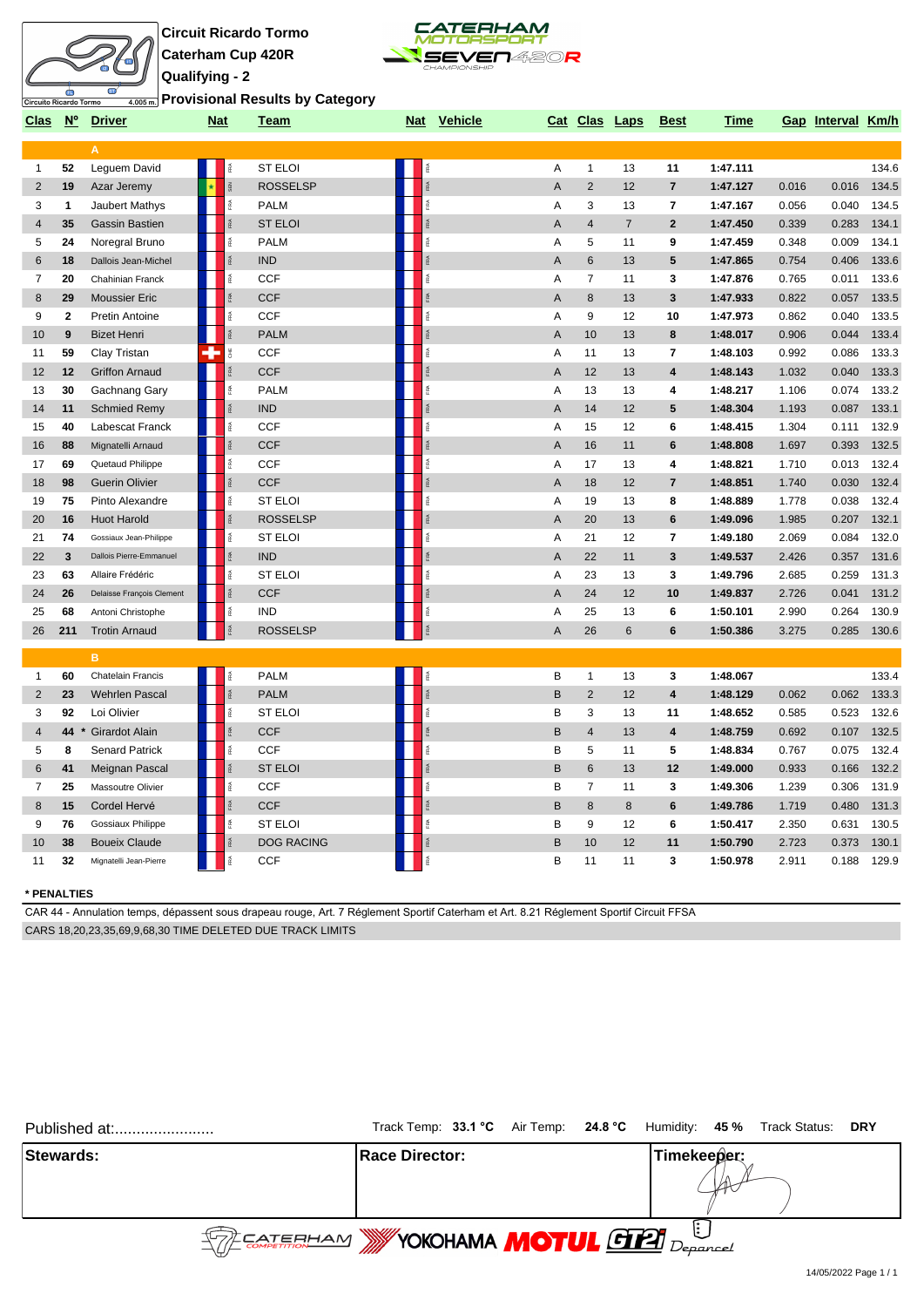



**Lap Analysis**

| 1              |              | Jaubert Mathys |          |          |        |                    | 8              |              | <b>Senard Patrick</b> |          |              |        |                |
|----------------|--------------|----------------|----------|----------|--------|--------------------|----------------|--------------|-----------------------|----------|--------------|--------|----------------|
|                | Α            |                |          |          |        | <b>PALM</b>        |                | В            |                       |          |              |        | <b>CCF</b>     |
| <u>Lap D</u>   | Time         | Sector 1       | Sector 2 | Sector 3 | T. Spd | <b>Elapsed</b>     | $Lap$ $D$      | Time         | Sector 1              | Sector 2 | Sector 3     | T. Spd | <b>Elapsed</b> |
|                | 11:42:14.549 | 11:41:04.408   | 39.650   | 30.491   |        | 11:42:14.549       |                | 11:42:47.043 |                       |          | 11:42:47.043 |        | 11:42:47.043   |
| $\overline{2}$ | 1:47.622     | 40.359         | 37.597   | 29.666   |        | 205.1 11:44:02.171 | 2              | 3:42.086     |                       |          | 11:46:29.129 |        | 11:46:29.129   |
| 3              | 1:48.993     | 40.498         | 38.070   | 30.425   |        | 210.5 11:45:51.164 | 3              | 1:53.432     |                       |          | 11:48:22.561 |        | 11:48:22.561   |
| 4              | 1:52.321     | 40.633         | 41.505   | 30.183   |        | 211.1 11:47:43.485 | $\overline{4}$ | 1:51.250     |                       |          | 11:50:13.811 |        | 11:50:13.811   |
| 5              | 1:50.551     | 41.914         | 38.679   | 29.958   |        | 208.0 11:49:34.036 | 5              | 1:48.834     |                       |          | 11:52:02.645 |        | 11:52:02.645   |
| 6              | 1:49.183     | 40.745         | 38.542   | 29.896   |        | 208.0 11:51:23.219 | 6              | 1:52.761     |                       |          | 11:53:55.406 |        | 11:53:55.406   |
| $\overline{7}$ | 1:47.167     | 40.126         | 37.550   | 29.491   |        | 212.3 11:53:10.386 | $\overline{7}$ | 2:10.704 P   |                       |          | 11:56:06.110 |        | 11:56:06.110   |
| 8              | 1:47.270     | 40.150         | 37.593   | 29.527   |        | 208.6 11:54:57.656 | 8              | 4:51.858     |                       |          | 12:00:57.968 |        | 12:00:57.968   |
| 9              | 2:14.661 P   | 39.991         | 43.778   | 50.892   |        | 212.3 11:57:12.317 | 9              | 1:53.026     |                       |          | 12:02:50.994 |        | 12:02:50.994   |
| 10             | 3:52.178     | 2:43.941       | 38.033   | 30.204   |        | 12:01:04.495       | 10             | 1:52.710     |                       |          | 12:04:43.704 |        | 12:04:43.704   |
| 11             | 1:47.257     | 40.030         | 37.515   | 29.712   |        | 216.2 12:02:51.752 | -11            | 2:27.940     |                       |          | 12:07:11.644 |        | 12:07:11.644   |
| 12             | 1:47.329     | 40.079         | 37.761   | 29.489   |        | 211.1 12:04:39.081 | 9              |              | <b>Bizet Henri</b>    |          |              |        |                |
| 13             | 2:29.351 P   | 57.105         | 46.408   | 45.838   |        | 177.3 12:07:08.432 |                |              |                       |          |              |        |                |
| $\sim$         |              |                |          |          |        |                    |                | Α            |                       |          |              |        | <b>PALM</b>    |

|                |              |                       |          |          |        |                    |                     | $\cdots$     |              |          |          |        | .                  |
|----------------|--------------|-----------------------|----------|----------|--------|--------------------|---------------------|--------------|--------------|----------|----------|--------|--------------------|
| $\overline{2}$ |              | <b>Pretin Antoine</b> |          |          |        |                    | $\mathbf{D}$<br>Lap | Time         | Sector 1     | Sector 2 | Sector 3 | T. Spd | <b>Elapsed</b>     |
|                | Α            |                       |          |          |        | <b>CCF</b>         |                     | 11:42:14.920 | 11:41:03.465 | 40.350   | 31.105   |        | 11:42:14.920       |
| $Lap$ D        | Time         | Sector 1              | Sector 2 | Sector 3 | T. Spd | <b>Elapsed</b>     | $\overline{2}$      | 1:48.381     | 40.786       | 37.830   | 29.765   |        | 213.0 11:44:03.301 |
|                | 11:43:09.507 | 11:41:52.048          | 45.110   | 32.349   |        | 11:43:09.507       | 3                   | 1:48.932     | 41.121       | 38.031   | 29.780   |        | 208.0 11:45:52.233 |
| 2              | 1:51.239     | 41.559                | 39.236   | 30.444   |        | 204.5 11:45:00.746 | 4                   | 1:48.226     | 40.494       | 37.901   | 29.831   |        | 211.1 11:47:40.459 |
| 3              | 1:49.722     | 40.628                | 39.186   | 29.908   |        | 212.3 11:46:50.468 | 5                   | 1:54.495     | 42.468       | 42.064   | 29.963   |        | 213.0 11:49:34.954 |
| 4              | 1:48.107     | 40.100                | 37.970   | 30.037   |        | 211.7 11:48:38.575 | 6                   | 1:49.191     | 40.324       | 39.068   | 29.799   |        | 211.1 11:51:24.145 |
| 5              | 1:48.237     | 40.524                | 37.878   | 29.835   |        | 202.8 11:50:26.812 |                     | 1:49.861     | 41.624       | 38.499   | 29.738   |        | 217.5 11:53:14.006 |
| 6              | 1:49.159     | 40.374                | 38.084   | 30.701   |        | 203.9 11:52:15.971 | 8                   | 1:48.017     | 40.337       | 37.883   | 29.797   |        | 212.3 11:55:02.023 |
|                | 1:50.581     | 41.455                | 38.011   | 31.115   |        | 194.5 11:54:06.552 | 9                   | 2:28.794 P   | 40.387       | 47.275   | 1:01.132 |        | 215.5 11:57:30.817 |
| 8              | 2:15.951 P   | 45.390                | 39.776   | 50.785   |        | 170.2 11:56:22.503 | 10                  | 3:41.562     | 2:31.955     | 39.594   | 30.013   |        | 12:01:12.379       |
| 9              | 4:40.265     | 3:27.904              | 41.680   | 30.681   |        | 12:01:02.768       | 11                  | 4:50.573     | 40.521       | 38.299   | 31.753   |        | 215.5 12:03:02.952 |
| 10             | 1:47.973     | 40.091                | 37.910   | 29.972   |        | 213.6 12:02:50.741 | 12                  | 1:48.114     | 40.198       | 38.041   | 29.875   |        | 214.2 12:04:51.066 |
| 11             | 1:48.023     | 40.335                | 37.796   | 29.892   |        | 205.1 12:04:38.764 | 13                  | 2:34.196 P   | 55.947       | 52.263   | 45.986   |        | 213.0 12:07:25.262 |
| 12             | 2:22.071 P   | 49.064                | 45.547   | 47.460   |        | 210.5 12:07:00.835 | 11                  |              | Schmied Remy |          |          |        |                    |

Dallois Pierre-Emmanuel

| ບ       |              | Pallois Licric-Lillinahuch |          |          |        |                    |         | A            |              |          |          |        | <b>IND</b>         |
|---------|--------------|----------------------------|----------|----------|--------|--------------------|---------|--------------|--------------|----------|----------|--------|--------------------|
|         | Α            |                            |          |          |        | IND                | $Lap$ D | Time         | Sector 1     | Sector 2 | Sector 3 | T. Spd | <b>Elapsed</b>     |
| $Lap$ D | Time         | Sector 1                   | Sector 2 | Sector 3 | T. Spd | <b>Elapsed</b>     |         | 11:42:20.353 | 11:41:10.046 | 39.866   | 30.441   |        | 11:42:20.353       |
|         | 11:42:43.314 | 11:41:25.675               | 44.217   | 33.422   |        | 11:42:43.314       | 2       | 1:50.595     | 41.620       | 38.554   | 30.421   |        | 210.5 11:44:10.948 |
| 2       | 1:50.529     | 41.327                     | 38.960   | 30.242   |        | 207.4 11:44:33.843 | 3       | 1:49.704     | 41.442       | 38.255   | 30.007   |        | 210.5 11:46:00.652 |
| 3       | 1:49.537     | 41.039                     | 38.476   | 30.022   |        | 205.7 11:46:23.380 | 4       | 2:09.697     | 41.175       | 49.405   | 39.117   |        | 213.0 11:48:10.349 |
| 4       | 1:49.980     | 41.000                     | 38.630   | 30.350   |        | 203.9 11:48:13.360 | 5       | 1:48.304     | 40.435       | 38.035   | 29.834   |        | 206.3 11:49:58.653 |
| 5       | 1:49.730     | 41.177                     | 38.426   | 30.127   |        | 205.7 11:50:03.090 | 6       | 2:18.541     | 43.730       | 1:01.307 | 33.504   |        | 206.8 11:52:17.194 |
| 6       | 1:49.663     | 41.036                     | 38.718   | 29.909   |        | 205.7 11:51:52.753 |         | 1:49.725     | 40.716       | 37.876   | 31.133   |        | 206.8 11:54:06.919 |
| 7       | 1:49.728     | 40.991                     | 38.452   | 30.285   |        | 202.2 11:53:42.481 | 8       | 2:07.094 P   | 40.876       | 37.963   | 48.255   |        | 204.5 11:56:14.013 |
| 8       | 2:01.413 P   | 41.188                     | 38.744   | 41.481   |        | 204.5 11:55:43.894 | 9       | 4:49.493     | 3:39.414     | 39.647   | 30.432   |        | 12:01:03.506       |
| 9       | 5:10.692     | 4:01.160                   | 38.901   | 30.631   |        | 12:00:54.586       | 10      | 1:53.732     | 40.727       | 38.321   | 34.684   |        | 208.6 12:02:57.238 |
| 10      | 1:49.951     | 41.247                     | 38.517   | 30.187   |        | 202.2 12:02:44.537 | 11      | 1:49.011     | 40.771       | 38.396   | 29.844   |        | 208.6 12:04:46.249 |
| 11      | 2:04.677 P   | 42.646                     | 43.392   | 38.639   |        | 202.2 12:04:49.214 | 12      | 2:32.552 P   | 53.149       | 48.470   | 50.933   |        | 194.0 12:07:18.801 |
|         |              |                            |          |          |        |                    |         |              |              |          |          |        |                    |

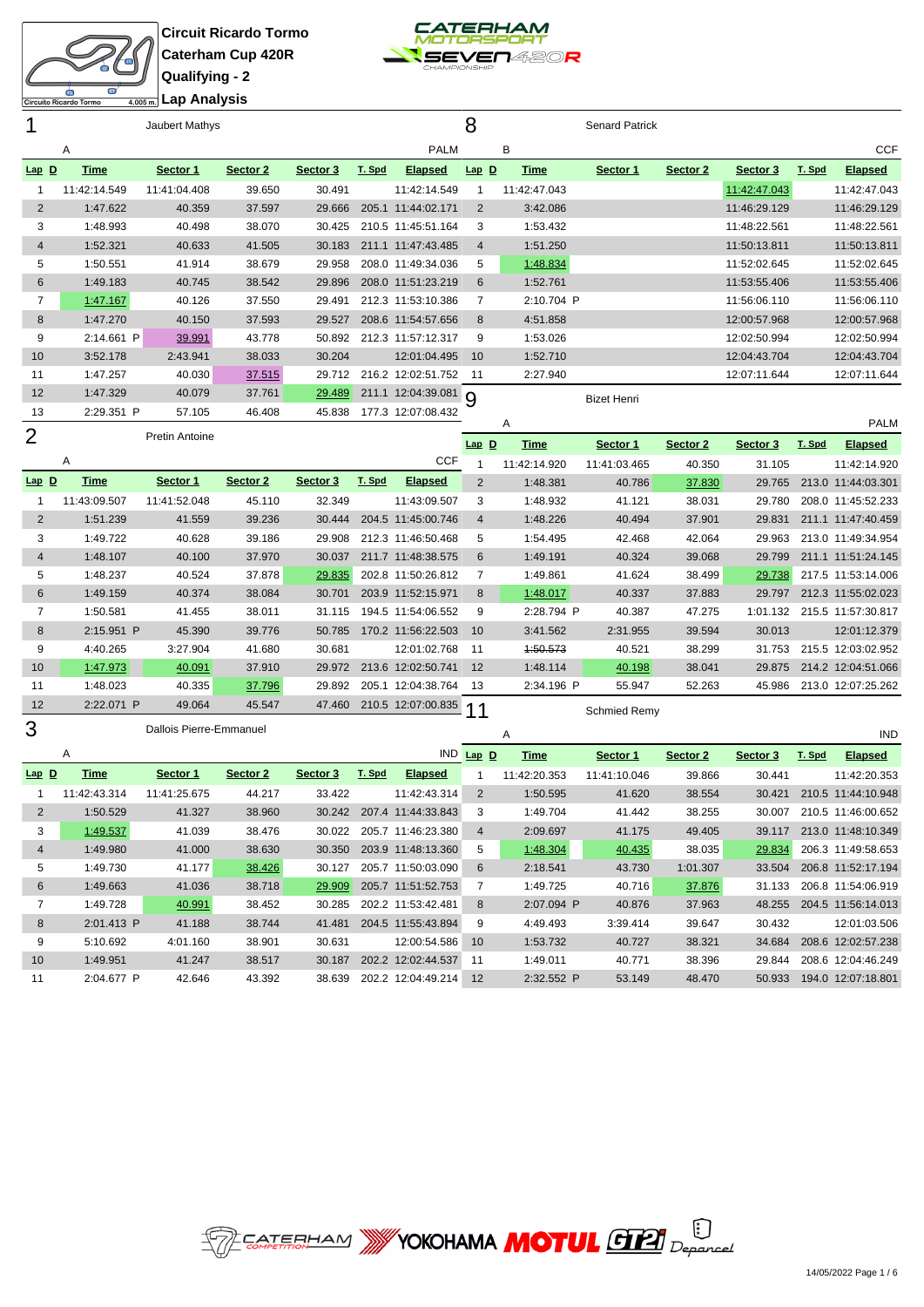



**Lap Analysis**

| 12             |              | <b>Griffon Arnaud</b> |          |          |        |                           | 18             |              | Dallois Jean-Michel     |          |          |        |                           |
|----------------|--------------|-----------------------|----------|----------|--------|---------------------------|----------------|--------------|-------------------------|----------|----------|--------|---------------------------|
|                | Α            |                       |          |          |        | <b>CCF</b>                |                | Α            |                         |          |          |        | <b>IND</b>                |
| $Lap$ $D$      | <b>Time</b>  | Sector 1              | Sector 2 | Sector 3 | T. Spd | <b>Elapsed</b>            | $Lap$ $D$      | <b>Time</b>  | Sector 1                | Sector 2 | Sector 3 | T. Spd | <b>Elapsed</b>            |
| $\mathbf{1}$   | 11:42:15.624 | 11:41:04.857          | 40.477   | 30.290   |        | 11:42:15.624              | -1             | 11:42:42.752 | 11:41:31.511            | 40.494   | 30.747   |        | 11:42:42.752              |
| $\overline{2}$ | 1:48.629     |                       | 2:29.427 | 29.969   |        | 213.0 11:44:04.253        | $\overline{2}$ | 1:49.387     | 41.096                  | 38.237   | 30.054   |        | 200.5 11:44:32.139        |
| 3              | 1:48.478     | 40.516                | 37.998   | 29.964   |        | 208.0 11:45:52.731        | 3              | 1:48.406     | 40.476                  | 38.108   | 29.822   |        | 202.8 11:46:20.545        |
| $\overline{4}$ | 1:48.143     | 40.393                | 37.959   | 29.791   |        | 210.5 11:47:40.874        | 4              | 1:48.519     | 40.764                  | 38.029   | 29.726   |        | 202.2 11:48:09.064        |
| 5              | 1:48.421     | 40.325                | 37.891   | 30.205   |        | 212.3 11:49:29.295        | 5              | 1:47.865     | 40.329                  | 37.875   | 29.661   |        | 203.9 11:49:56.929        |
| 6              | 1:54.598     | 43.793                | 40.847   | 29.958   |        | 214.9 11:51:23.893        | 6              | 1:48.223     | 40.634                  | 37.839   | 29.750   |        | 205.7 11:51:45.152        |
| $\overline{7}$ | 1:49.072     | 41.360                | 37.975   | 29.737   |        | 210.5 11:53:12.965        | 7              | 1:48.116     | 40.246                  | 38.179   | 29.691   |        | 208.6 11:53:33.268        |
| $\,8\,$        | 1:48.684     | 40.747                | 37.926   | 30.011   |        | 207.4 11:55:01.649        | 8              | 1:50.220     | 40.926                  | 38.002   | 31.292   |        | 205.7 11:55:23.488        |
| 9              | 2:30.851 P   | 41.312                | 47.641   | 1:01.898 |        | 209.3 11:57:32.500        | 9              | 2:42.554 P   | 53.278                  | 46.653   | 1:02.623 |        | 129.9 11:58:06.042        |
| 10             | 3:38.677     | 2:28.616              | 39.385   | 30.676   |        | 12:01:11.177              | 10             | 3:18.224     | 2:01.233                | 41.035   | 35.956   |        | 12:01:24.266              |
| 11             | 1:49.150     | 40.816                | 38.747   | 29.587   |        | 211.7 12:03:00.327        | 11             | 1:48.557     | 40.412                  | 38.104   | 30.041   |        | 207.4 12:03:12.823        |
| 12             | 1:48.901     | 40.602                | 38.210   | 30.089   |        | 214.9 12:04:49.228        | 12             | 1:48.214     | 40.288                  | 37.776   | 30.150   |        | 207.4 12:05:01.037        |
| 13             | 2:32.442 P   | 51.790                | 48.362   | 52.290   |        | 171.8 12:07:21.670        | 13             | 2:32.640 P   | 50.127                  | 51.531   | 50.982   |        | 199.4 12:07:33.677        |
| 15             |              | Cordel Hervé          |          |          |        |                           | 19             |              | Azar Jeremy             |          |          |        |                           |
|                | B            |                       |          |          |        | <b>CCF</b>                |                | Α            |                         |          |          |        | <b>ROSSELSP</b>           |
| $Lap$ D        | <u>Time</u>  | Sector 1              | Sector 2 | Sector 3 | T. Spd | <b>Elapsed</b>            | $Lap$ $D$      | <b>Time</b>  | Sector 1                | Sector 2 | Sector 3 | T. Spd | <b>Elapsed</b>            |
| $\mathbf{1}$   | 11:42:27.930 | 11:41:16.343          | 40.888   | 30.699   |        | 11:42:27.930              | 1              | 11:42:03.079 | 11:40:53.604            | 39.176   | 30.299   |        | 11:42:03.079              |
| 2              | 1:50.957     | 41.945                | 38.606   | 30.406   |        | 208.6 11:44:18.887        | $\overline{2}$ | 1:48.504     | 40.748                  | 38.135   | 29.621   |        | 202.8 11:43:51.583        |
| 3              | 1:50.343     | 41.317                | 38.864   | 30.162   |        | 211.1 11:46:09.230        | 3              | 1:47.931     | 40.510                  | 37.931   | 29.490   |        | 203.3 11:45:39.514        |
| $\overline{4}$ | 1:50.960     | 41.384                | 39.368   | 30.208   |        | 210.5 11:48:00.190        | $\overline{4}$ | 1:47.432     | 40.095                  | 37.776   | 29.561   |        | 203.9 11:47:26.946        |
| 5              | 1:50.944     | 41.742                | 38.619   | 30.583   |        | 204.5 11:49:51.134        | 5              | 1:48.303     | 40.273                  | 38.122   | 29.908   |        | 206.8 11:49:15.249        |
| $6\phantom{1}$ | 1:49.786     | 41.196                | 38.288   | 30.302   |        | 206.3 11:51:40.920        | 6              | 1:48.117     | 40.351                  | 37.805   | 29.961   |        | 205.1 11:51:03.366        |
| $\overline{7}$ | 1:50.423     | 41.850                | 38.415   | 30.158   |        | 204.5 11:53:31.343        | 7              | 1:47.127     | 40.157                  | 37.569   | 29.401   |        | 205.1 11:52:50.493        |
| 8              | 1:58.373 P   | 41.912                | 38.466   | 37.995   |        | 204.5 11:55:29.716        | $\bf 8$        | 1:51.937     | 40.343                  | 39.829   | 31.765   |        | 210.5 11:54:42.430        |
| 16             |              | <b>Huot Harold</b>    |          |          |        |                           | 9              | 2:11.402 P   | 40.037                  | 43.564   | 47.801   |        | 216.2 11:56:53.832        |
|                |              |                       |          |          |        |                           | 10             | 4:12.842     | 3:03.905                | 38.786   | 30.151   |        | 12:01:06.674              |
|                | Α            |                       |          |          |        | ROSSELSP                  | 11             | 1:58.660     | 42.434                  | 45.943   | 30.283   |        | 211.1 12:03:05.334        |
| $Lap$ $D$      | <u>Time</u>  | Sector 1              | Sector 2 | Sector 3 | T. Spd | <b>Elapsed</b>            | 12             | 1:55.428 P   | 40.220                  | 37.922   | 37.286   |        | 212.3 12:05:00.762        |
| $\mathbf{1}$   | 11:42:19.827 | 11:41:08.697          | 40.345   | 30.785   |        | 11:42:19.827              | 20             |              | <b>Chahinian Franck</b> |          |          |        |                           |
| $\overline{2}$ | 1:51.740     | 41.972                | 39.499   | 30.269   |        | 209.3 11:44:11.567        |                |              |                         |          |          |        |                           |
| 3              | 1:49.476     | 41.145                | 38.351   | 29.980   |        | 211.1 11:46:01.043        |                | A            |                         |          |          |        | <b>CCF</b>                |
| $\overline{4}$ | 1:49.485     | 41.034                | 38.206   | 30.245   |        | 213.0 11:47:50.528 Lap D  |                | <b>Time</b>  | Sector 1                | Sector 2 | Sector 3 | T. Spd | <b>Elapsed</b>            |
| 5              | 1:56.007     | 43.357                | 39.885   | 32.765   |        | 211.7 11:49:46.535        | 1              | 11:42:15.060 | 11:41:04.315            | 40.705   | 30.040   |        | 11:42:15.060              |
| 6              | 1:49.096     | 40.894                | 38.120   |          |        | 30.082 204.5 11:51:35.631 | $\overline{2}$ | 1:48.327     | 40.842                  | 38.195   |          |        | 29.290 214.2 11:44:03.387 |
| 7              | 1:49.122     | 40.670                | 38.379   | 30.073   |        | 207.4 11:53:24.753        | 3              | 1:47.876     | 40.249                  | 37.996   |          |        | 29.631 214.2 11:45:51.263 |
| 8              | 1:48.998     | 40.616                | 38.083   | 30.299   |        | 208.0 11:55:13.751        | $\overline{4}$ | 1:48.566     | 40.207                  | 38.332   |          |        | 30.027 216.8 11:47:39.829 |
| 9              | 2:40.202 P   | 48.889                | 44.252   | 1:07.061 |        | 205.1 11:57:53.953        | 5              | 1:57.039 P   | 40.462                  | 38.210   |          |        | 38.367 211.1 11:49:36.868 |
| 10             | 3:19.599     | 2:09.314              | 39.754   | 30.531   |        | 12:01:13.552              | 6              | 3:28.443     | 2:17.568                | 41.135   | 29.740   |        | 11:53:05.311              |
| 11             | 1:49.863     | 40.684                | 38.742   | 30.437   |        | 206.3 12:03:03.415        | 7              | 1:48.592     | 40.446                  | 38.015   | 30.131   |        | 211.7 11:54:53.903        |
| 12             | 1:49.110     | 40.540                | 38.490   | 30.080   |        | 214.9 12:04:52.525        | 8              | 2:25.684 P   | 43.125                  | 48.751   |          |        | 53.808 209.9 11:57:19.587 |
| 13             | 2:37.019 P   | 55.856                | 52.590   | 48.573   |        | 205.1 12:07:29.544        | 9              | 3:50.853     | 2:40.987                | 39.546   | 30.320   |        | 12:01:10.440              |
|                |              |                       |          |          |        |                           | 10             | 1:48.501     | 40.713                  | 37.980   |          |        | 29.808 211.7 12:02:58.941 |
|                |              |                       |          |          |        |                           | 11             | 1:57.118 P   | 40.521                  | 40.256   |          |        | 36.341 210.5 12:04:56.059 |

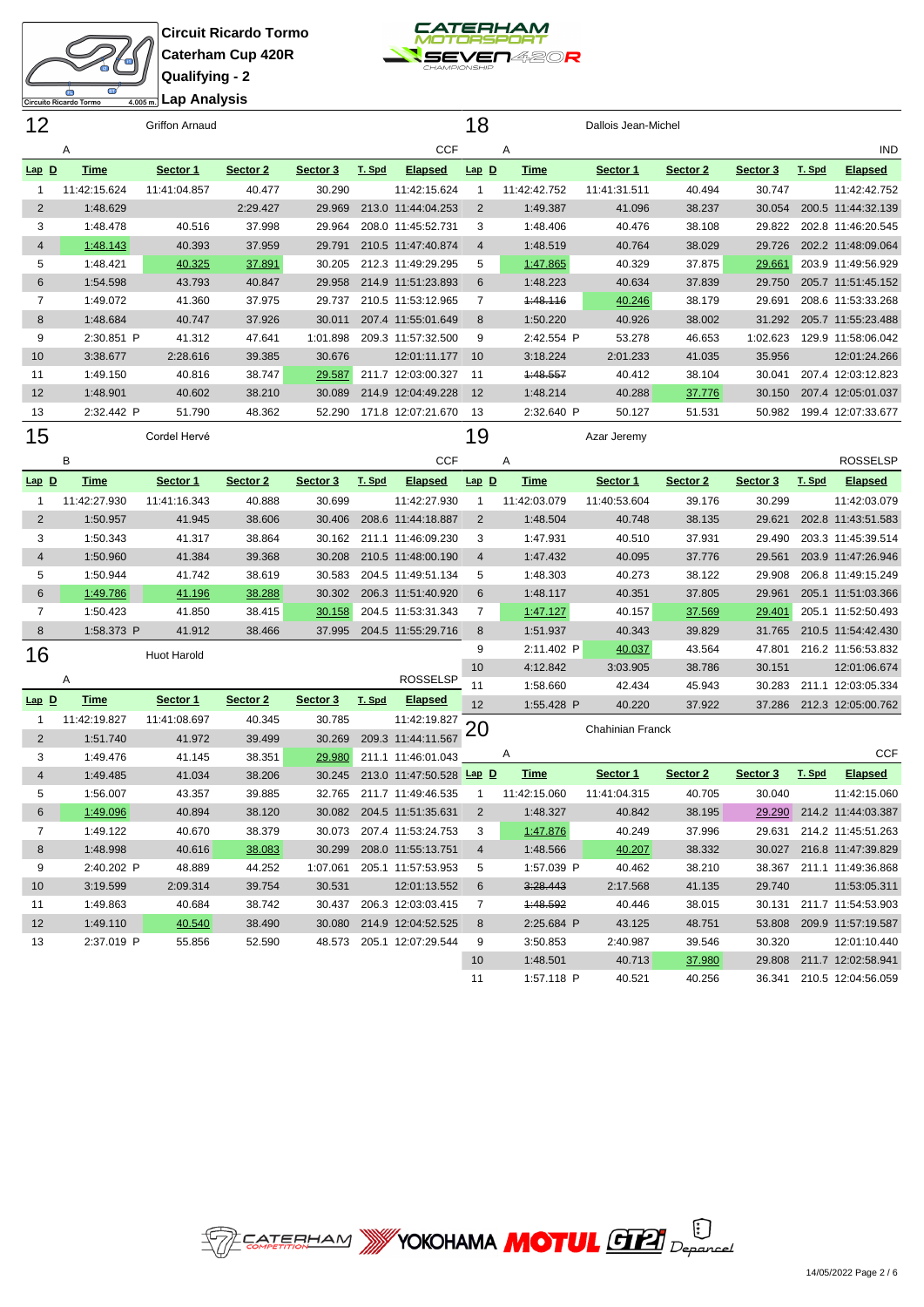



| 23             |              | <b>Wehrlen Pascal</b>    |          |              |        |                                 | 26             |                      | Delaisse François Clement |                  |                  |        |                                    |
|----------------|--------------|--------------------------|----------|--------------|--------|---------------------------------|----------------|----------------------|---------------------------|------------------|------------------|--------|------------------------------------|
|                | B            |                          |          |              |        | <b>PALM</b>                     |                | Α                    |                           |                  |                  |        | <b>CCF</b>                         |
| Lap D          | <b>Time</b>  | Sector 1                 | Sector 2 | Sector 3     | T. Spd | <b>Elapsed</b>                  | $Lap$ $D$      | <b>Time</b>          | Sector 1                  | Sector 2         | Sector 3         | T. Spd | <b>Elapsed</b>                     |
| $\mathbf{1}$   | 11:42:12.648 | 11:41:02.637             | 39.584   | 30.427       |        | 11:42:12.648                    | $\mathbf{1}$   | 11:42:43.595         | 11:41:26.084              | 44.393           | 33.118           |        | 11:42:43.595                       |
| $\overline{2}$ | 1:48.601     | 40.781                   | 38.106   | 29.714       |        | 205.7 11:44:01.249              | 2              | 1:50.604             | 41.444                    | 39.304           | 29.856           |        | 211.7 11:44:34.199                 |
| 3              | 1:48.638     | 40.651                   | 37.780   | 30.207       |        | 209.9 11:45:49.887              | 3              | 1:49.940             | 41.212                    | 38.728           | 30.000           |        | 205.1 11:46:24.139                 |
| $\overline{4}$ | 1:48.129     | 40.162                   | 37.925   |              |        | 30.042 211.7 11:47:38.016       | $\overline{4}$ | 1:50.795             | 40.850                    | 38.885           | 31.060           |        | 208.6 11:48:14.934                 |
| 5              | 1:48.422     | 40.648                   | 37.842   | 29.932       |        | 212.3 11:49:26.438              | 5              | 1:51.516             | 42.223                    | 38.935           | 30.358           |        | 205.7 11:50:06.450                 |
| 6              | 1:58.551     | 49.458                   | 38.972   | 30.121       |        | 211.1 11:51:24.989              | 6              | 1:50.020             | 41.285                    | 38.501           | 30.234           |        | 205.7 11:51:56.470                 |
| 7              | 1:49.668     | 41.440                   | 38.578   | 29.650       |        | 214.2 11:53:14.657              | 7              | 1:50.443             | 41.122                    | 38.852           | 30.469           |        | 206.8 11:53:46.913                 |
| 8              | 1:47.767     | 40.181                   | 37.840   | 29.746       |        | 212.3 11:55:02.424              | 8              | 2:00.774 P           | 41.299                    | 38.063           | 41.412           |        | 203.3 11:55:47.687                 |
| 9              | 2:31.253 P   | 40.970                   | 47.588   | 1:02.695     |        | 214.2 11:57:33.677              | 9              | 5:09.017             | 3:58.959                  | 39.347           | 30.711           |        | 12:00:56.704                       |
| 10             | 3:36.139     | 2:26.270                 | 39.467   | 30.402       |        | 12:01:09.816                    | 10             | 1:49.837             | 41.045                    | 38.708           | 30.084           |        | 208.0 12:02:46.541                 |
| 11             | 1:49.880     | 42.046                   | 38.049   | 29.785       |        | 212.3 12:02:59.696              | 11             | 1:52.089             | 41.919                    | 39.509           | 30.661           |        | 211.7 12:04:38.630                 |
| 12             | 1:55.754 P   | 40.242                   | 38.917   | 36.595       |        | 210.5 12:04:55.450              | 12             | 2:35.863 P           | 59.351                    | 46.682           | 49.830           |        | 169.8 12:07:14.493                 |
| 24             |              | Noregral Bruno           |          |              |        |                                 | 29             |                      | Moussier Eric             |                  |                  |        |                                    |
|                |              |                          |          |              |        | <b>PALM</b>                     |                | Α                    |                           |                  |                  |        | <b>CCF</b>                         |
|                | Α            |                          |          |              |        |                                 |                |                      |                           |                  |                  |        |                                    |
| $Lap$ $D$      | <b>Time</b>  | Sector 1                 | Sector 2 | Sector 3     | T. Spd | <b>Elapsed</b>                  | $Lap$ $D$      | <b>Time</b>          | Sector 1                  | Sector 2         | Sector 3         | T. Spd | <b>Elapsed</b>                     |
| $\mathbf{1}$   | 11:42:09.104 |                          |          | 11:42:09.104 |        | 11:42:09.104                    | $\mathbf{1}$   | 11:42:10.351         | 11:41:00.317              | 39.456           | 30.578           |        | 11:42:10.351                       |
| $\overline{2}$ | 3:34.014     |                          |          | 11:45:43.118 |        | 11:45:43.118                    | 2              | 1:49.238             | 40.895                    | 37.934           | 30.409           |        | 205.1 11:43:59.589                 |
| 3              | 1:52.302     |                          |          | 11:47:35.420 |        | 11:47:35.420                    | 3              | 1:47.933             | 40.632                    | 37.792           | 29.509           |        | 207.4 11:45:47.522                 |
| $\overline{4}$ | 1:48.365     |                          |          | 11:49:23.785 |        | 11:49:23.785                    | $\overline{4}$ | 1:50.402             | 40.430                    | 38.196           | 31.776           |        | 210.5 11:47:37.924                 |
| 5              | 1:51.139     |                          |          | 11:51:14.924 |        | 11:51:14.924                    | 5              | 1:51.099             | 41.596                    | 38.629           | 30.874           |        | 196.7 11:49:29.023                 |
| 6              | 1:49.037     |                          |          | 11:53:03.961 |        | 11:53:03.961                    | 6              | 1:48.014             | 40.478                    | 37.833           | 29.703           |        | 208.0 11:51:17.037                 |
| $\overline{7}$ | 1:59.363     |                          |          | 11:55:03.324 |        | 11:55:03.324                    | $\overline{7}$ | 1:51.560             | 41.755                    | 40.151           | 29.654           |        | 211.7 11:53:08.597                 |
| 8              | 6:11.382     |                          |          | 12:01:14.706 |        | 12:01:14.706                    | 8              | 1:48.442             | 40.777                    | 37.939           | 29.726           |        | 206.8 11:54:57.039                 |
| 9              | 1:47.459     |                          |          | 12:03:02.165 |        | 12:03:02.165                    | 9              | 2:19.430 P           | 41.580                    | 43.950           | 53.900           |        | 209.3 11:57:16.469                 |
| 10             | 1:48.895     |                          |          | 12:04:51.060 |        | 12:04:51.060                    | 10             | 3:51.178<br>1:48.558 | 2:41.574                  | 39.780           | 29.824<br>30.326 |        | 12:01:07.647<br>212.3 12:02:56.205 |
| 11             | 2:32.308     |                          |          | 12:07:23.368 |        | 12:07:23.368                    | 11<br>12       | 1:48.075             | 40.351<br>40.303          | 37.881<br>37.746 | 30.026           |        | 209.9 12:04:44.280                 |
| 25             |              | <b>Massoutre Olivier</b> |          |              |        |                                 | 13             | 2:18.416 P           | 45.420                    | 44.081           | 48.915           |        | 202.8 12:07:02.696                 |
|                | B            |                          |          |              |        | <b>CCF</b>                      |                |                      |                           |                  |                  |        |                                    |
| $Lap$ $D$      | <b>Time</b>  | Sector 1                 | Sector 2 | Sector 3     | T. Spd | Elapsed                         | 30             |                      | Gachnang Gary             |                  |                  |        |                                    |
| $\mathbf{1}$   | 11:42:45.521 | 11:41:30.244             | 44.028   | 31.249       |        | 11:42:45.521                    |                | A                    |                           |                  |                  |        | <b>PALM</b>                        |
| $\overline{2}$ | 1:49.920     | 41.363                   | 38.459   | 30.098       |        | 212.3 11:44:35.441 <b>Lap D</b> |                | <b>Time</b>          | Sector 1                  | Sector 2         | Sector 3         | T. Spd | <b>Elapsed</b>                     |
| 3              | 1:49.306     | 41.187                   | 38.019   | 30.100       |        | 209.3 11:46:24.747              | -1             | 11:42:10.828         | 11:41:00.976              | 39.468           | 30.384           |        | 11:42:10.828                       |
| 4              | 1:49.993     | 41.000                   | 38.356   |              |        | 30.637 211.7 11:48:14.740       | $\overline{2}$ | 1:49.530             | 41.142                    | 38.283           |                  |        | 30.105 211.1 11:44:00.358          |
| 5              | 1:49.860     | 41.195                   | 38.426   | 30.239       |        | 205.1 11:50:04.600              | 3              | 1:49.100             | 40.623                    | 38.050           |                  |        | 30.427 216.8 11:45:49.458          |
| 6              | 1:49.878     | 41.229                   | 38.641   | 30.008       |        | 206.8 11:51:54.478              | $\overline{4}$ | 1:48.217             | 40.232                    | 37.927           |                  |        | 30.058 209.9 11:47:37.675          |
| 7              | 1:49.667     | 40.979                   | 38.280   | 30.408       |        | 206.8 11:53:44.145              | 5              | 1:48.333             | 40.607                    | 37.809           |                  |        | 29.917 213.0 11:49:26.008          |
| 8              | 2:01.508 P   | 41.032                   | 38.477   | 41.999       |        | 206.3 11:55:45.653              | 6              | 1:48.950             | 41.075                    | 38.014           |                  |        | 29.861 203.9 11:51:14.958          |
| 9              | 5:10.336     | 4:00.389                 | 39.445   | 30.502       |        | 12:00:55.989                    | $\overline{7}$ | 1:49.901             | 40.932                    | 38.986           | 29.983           |        | 201.1 11:53:04.859                 |
| 10             | 1:49.996     | 41.072                   | 38.528   | 30.396       |        | 204.5 12:02:45.985              | 8              | 1:48.413             | 40.591                    | 37.766           | 30.056           |        | 207.4 11:54:53.272                 |
| 11             | 2:01.702 P   | 41.479                   | 38.699   | 41.524       |        | 206.3 12:04:47.687              | 9              | 2:11.688 P           | 40.846                    | 41.898           | 48.944           |        | 204.5 11:57:04.960                 |
|                |              |                          |          |              |        |                                 | 10             | 4:00.302             | 2:50.889                  | 39.133           | 30.280           |        | 12:01:05.262                       |
|                |              |                          |          |              |        |                                 | 11             | 1:48.713             | 40.792                    | 37.862           | 30.059           |        | 208.6 12:02:53.975                 |
|                |              |                          |          |              |        |                                 | 12             | 1:48.633             | 40.302                    | 38.055           |                  |        | 30.276 213.0 12:04:42.608          |



2:07.055 P 45.072 41.550 40.433 190.9 12:06:49.663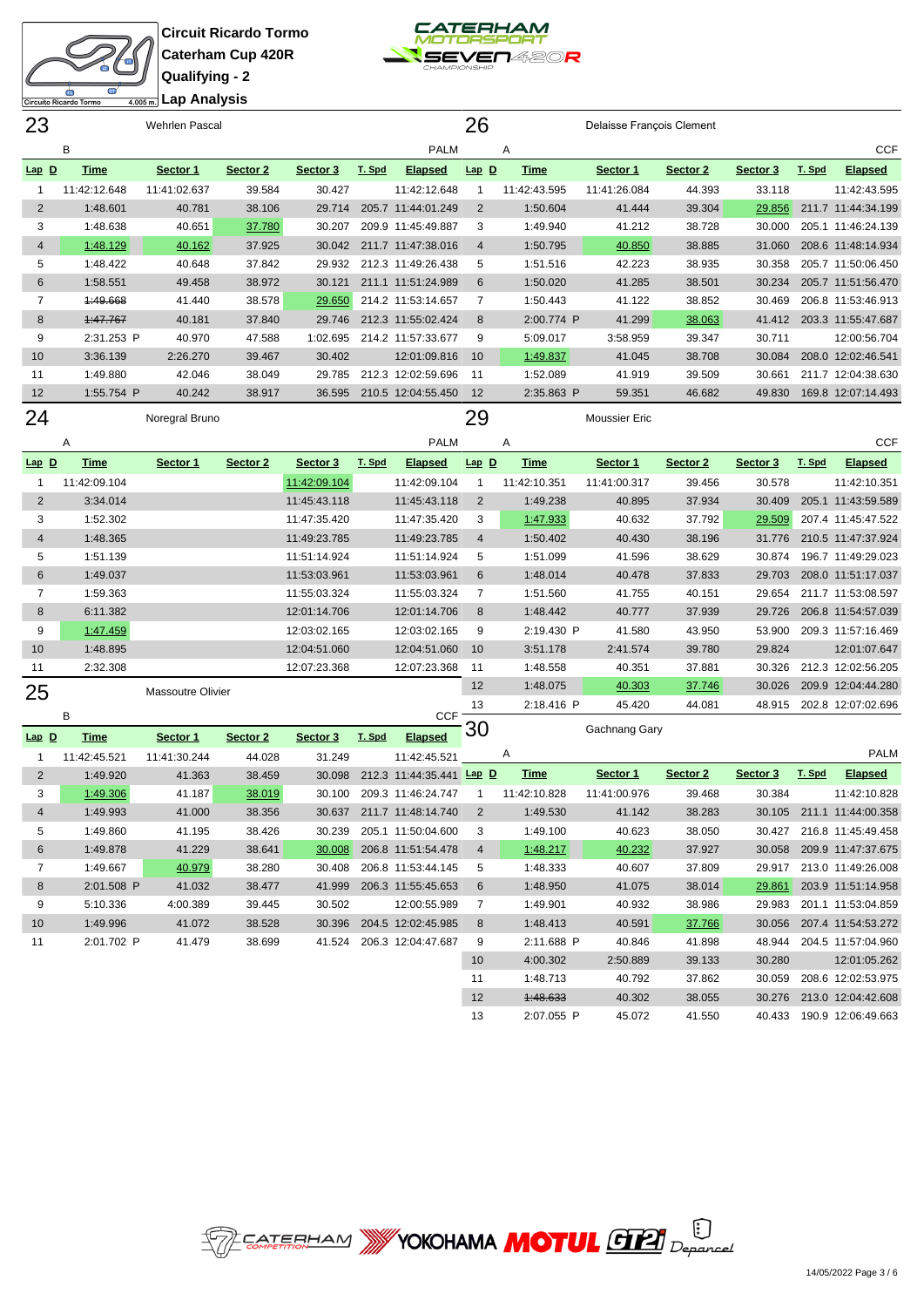



| 32             |              | Mignatelli Jean-Pierre |          |              |        |                           | 41             |                      | Meignan Pascal   |                  |                  |        |                                          |
|----------------|--------------|------------------------|----------|--------------|--------|---------------------------|----------------|----------------------|------------------|------------------|------------------|--------|------------------------------------------|
|                | В            |                        |          |              |        | <b>CCF</b>                |                | В                    |                  |                  |                  |        | <b>ST ELOI</b>                           |
| $Lap$ $D$      | <b>Time</b>  | Sector 1               | Sector 2 | Sector 3     | T. Spd | <b>Elapsed</b>            | $Lap$ $D$      | <b>Time</b>          | Sector 1         | Sector 2         | Sector 3         | T. Spd | <b>Elapsed</b>                           |
| $\mathbf{1}$   | 11:42:45.142 | 11:41:32.139           | 40.934   | 32.069       |        | 11:42:45.142              | $\mathbf{1}$   | 11:42:20.005         | 11:41:09.749     | 39.949           | 30.307           |        | 11:42:20.005                             |
| $\overline{2}$ | 1:51.087     | 42.313                 | 38.583   | 30.191       |        | 207.4 11:44:36.229        | $\overline{2}$ | 1:50.435             | 41.469           | 38.760           | 30.206           |        | 213.6 11:44:10.440                       |
| 3              | 1:50.978     | 41.390                 | 38.738   | 30.850       |        | 208.6 11:46:27.207        | 3              | 1:49.882             | 41.356           | 38.502           | 30.024           |        | 208.0 11:46:00.322                       |
| $\overline{4}$ | 1:51.562     | 41.854                 | 38.959   | 30.749       |        | 203.9 11:48:18.769        | $\overline{4}$ | 1:49.877             | 41.287           | 38.488           | 30.102           |        | 208.0 11:47:50.199                       |
| 5              | 1:51.330     | 41.568                 | 38.688   | 31.074       |        | 202.8 11:50:10.099        | 5              | 1:50.285             | 41.952           | 38.134           | 30.199           |        | 208.6 11:49:40.484                       |
| $\,6$          | 2:01.089 P   | 41.606                 | 39.057   | 40.426       |        | 202.8 11:52:11.188        | 6              | 1:50.407             | 41.381           | 38.826           | 30.200           |        | 206.8 11:51:30.891                       |
| $\overline{7}$ | 2:42.092     | 1:31.462               | 38.847   | 31.783       |        | 11:54:53.280              | $\overline{7}$ | 1:49.385             | 41.193           | 38.360           | 29.832           |        | 208.0 11:53:20.276                       |
| $\bf 8$        | 2:17.875 P   | 43.122                 | 42.800   | 51.953       |        | 198.8 11:57:11.155        | 8              | 1:49.892             | 41.338           | 38.365           | 30.189           |        | 209.3 11:55:10.168                       |
| 9              | 3:55.715     | 2:46.290               | 38.857   | 30.568       |        | 12:01:06.870              | 9              | 2:37.213 P           | 43.799           | 45.269           | 1:08.145         |        | 208.0 11:57:47.381                       |
| 10             | 1:53.015     | 42.198                 | 38.555   | 32.262       |        | 206.3 12:02:59.885        | 10             | 3:28.673             | 2:18.925         | 39.351           | 30.397           |        | 12:01:16.054                             |
| 11             | 2:18.386 P   | 48.029                 | 42.482   | 47.875       |        | 200.0 12:05:18.271        | 11             | 1:49.574             | 40.778           | 38.713           | 30.083           |        | 216.2 12:03:05.628                       |
| 35             |              | Gassin Bastien         |          |              |        |                           | 12             | 1:49.000             | 40.811           | 38.275           | 29.914           |        | 218.1 12:04:54.628                       |
|                |              |                        |          |              |        |                           | 13             | 2:37.924 P           | 54.559           | 52.902           | 50.463           |        | 210.5 12:07:32.552                       |
|                | Α            |                        |          |              |        | <b>ST ELOI</b>            | 44             |                      | Girardot Alain   |                  |                  |        |                                          |
| $Lap$ $D$      | <b>Time</b>  | Sector 1               | Sector 2 | Sector 3     | T. Spd | <b>Elapsed</b>            |                |                      |                  |                  |                  |        |                                          |
| $\mathbf{1}$   | 11:47:44.482 |                        |          | 11:47:44.482 |        | 11:47:44.482              |                | В                    |                  |                  |                  |        | <b>CCF</b>                               |
| $\overline{2}$ | 1:47.450     |                        |          | 11:49:31.932 |        | 11:49:31.932 Lap D        |                | Time                 | Sector 1         | Sector 2         | Sector 3         | T. Spd | <b>Elapsed</b>                           |
| 3              | 1:51.115     |                        |          | 11:51:23.047 |        | 11:51:23.047              | 1              | 11:42:10.507         | 11:41:00.720     | 39.350           | 30.437           |        | 11:42:10.507                             |
| $\overline{4}$ | 1:50.256     |                        |          | 11:53:13.303 |        | 11:53:13.303              | 2              | 1:49.681             | 41.233           | 38.295           | 30.153           |        | 209.9 11:44:00.188                       |
| 5              | 1:47.232     |                        |          | 11:55:00.535 |        | 11:55:00.535              | 3              | 1:48.166             | 40.561           | 37.798           | 29.807           |        | 210.5 11:45:48.354                       |
| 6              | 2:27.458 P   |                        |          | 11:57:27.993 |        | 11:57:27.993              | 4              | 1:48.759             | 40.520           | 37.943           | 30.296           |        | 208.6 11:47:37.113                       |
| $\overline{7}$ | 5:27.197     |                        |          | 12:02:55.190 |        | 12:02:55.190              | 5              | 1:48.999             | 40.686           | 37.933           | 30.380           |        | 205.7 11:49:26.112                       |
| 38             |              | <b>Boueix Claude</b>   |          |              |        |                           | 6              | 1:50.426             | 41.237           | 38.110           | 31.079           |        | 209.3 11:51:16.538                       |
|                | В            |                        |          |              |        | DOG RACING                | $\overline{7}$ | 1:50.255             | 41.951           | 38.444           | 29.860           |        | 209.3 11:53:06.793                       |
| $Lap$ D        | <b>Time</b>  | Sector 1               | Sector 2 | Sector 3     | T. Spd | <b>Elapsed</b>            | 8              | 1:49.305             | 40.784           | 38.304           | 30.217           |        | 208.0 11:54:56.098                       |
| $\mathbf{1}$   | 11:42:47.888 | 11:41:34.338           | 42.102   | 31.448       |        | 11:42:47.888              | 9              | 2:12.023 P           | 40.948           | 40.960           | 50.115           |        | 206.8 11:57:08.121                       |
| $\overline{2}$ | 1:52.141     | 42.712                 | 38.780   | 30.649       |        | 203.3 11:44:40.029        | 10<br>11       | 3:57.630             | 2:48.962         | 38.673           | 29.995           |        | 12:01:05.751                             |
| 3              | 1:51.124     | 41.643                 | 38.955   | 30.526       |        | 201.6 11:46:31.153        | 12             | 1:48.891<br>1:49.187 | 40.811<br>40.907 | 38.023<br>37.916 | 30.057<br>30.364 |        | 212.3 12:02:54.642<br>211.7 12:04:43.829 |
| $\overline{4}$ | 1:51.510     | 41.888                 | 38.858   | 30.764       |        | 202.2 11:48:22.663        | 13             | 2:22.618 P           | 48.747           | 45.481           | 48.390           |        | 198.8 12:07:06.447                       |
| 5              | 1:51.246     | 41.867                 | 38.832   | 30.547       |        | 200.0 11:50:13.909        |                |                      |                  |                  |                  |        |                                          |
| $6\phantom{1}$ | 1:51.389     | 41.732                 | 39.003   | 30.654       |        | 201.6 11:52:05.298        | 52             |                      | Leguem David     |                  |                  |        |                                          |
| $\overline{7}$ | 1:51.393     | 41.932                 | 38.371   | 31.090       |        | 200.5 11:53:56.691        |                | Α                    |                  |                  |                  |        | <b>ST ELOI</b>                           |
| 8              | 2:02.376 P   | 41.703                 | 38.795   | 41.878       |        | 202.8 11:55:59.067 Lap D  |                | <b>Time</b>          | Sector 1         | Sector 2         | Sector 3         | T. Spd | <b>Elapsed</b>                           |
| 9              | 5:05.288     | 3:55.346               | 39.582   | 30.360       |        | 12:01:04.355              | 1              | 11:41:59.358         | 11:40:50.743     | 38.446           | 30.169           |        | 11:41:59.358                             |
| 10             | 1:52.797     | 41.947                 | 39.521   | 31.329       |        | 206.3 12:02:57.152        | 2              | 1:48.223             | 40.619           | 37.878           | 29.726           |        | 200.0 11:43:47.581                       |
| 11             | 1:50.790     | 41.603                 | 38.850   | 30.337       |        | 206.3 12:04:47.942        | 3              | 1:47.615             | 40.367           | 37.735           | 29.513           |        | 202.2 11:45:35.196                       |
| 12             | 2:32.026 P   | 52.375                 | 48.243   | 51.408       |        | 181.8 12:07:19.968        | 4              | 1:47.303             | 40.081           | 37.646           | 29.576           |        | 204.5 11:47:22.499                       |
| 40             |              | Labescat Franck        |          |              |        |                           | 5              | 1:47.959             | 40.592           | 37.708           | 29.659           |        | 202.2 11:49:10.458                       |
|                |              |                        |          |              |        |                           | 6              | 1:47.566             | 40.309           | 37.663           | 29.594           |        | 202.8 11:50:58.024                       |
|                | Α            |                        |          |              |        | <b>CCF</b>                | $\overline{7}$ | 1:47.419             | 40.192           | 37.619           | 29.608           |        | 202.8 11:52:45.443                       |
| $Lap$ D        | <b>Time</b>  | Sector 1               | Sector 2 | Sector 3     | T. Spd | <b>Elapsed</b>            | 8              | 1:49.149             | 40.626           | 37.672           | 30.851           |        | 202.8 11:54:34.592                       |
| $\mathbf{1}$   | 11:43:08.531 | 11:41:43.979           | 50.634   | 33.918       |        | 11:43:08.531              | 9              | 2:06.466 P           | 40.304           | 42.931           | 43.231           |        | 203.9 11:56:41.058                       |
| $\overline{c}$ | 1:51.862     | 42.211                 | 38.942   | 30.709       |        | 189.4 11:45:00.393        | 10             | 4:19.097             | 3:10.486         | 38.960           | 29.651           |        | 12:01:00.155                             |
| 3              | 1:49.859     | 41.453                 | 38.304   |              |        | 30.102 198.8 11:46:50.252 | 11             | 1:47.111             | 40.171           | 37.557           | 29.383           |        | 205.7 12:02:47.266                       |
| 4              | 1:48.760     | 41.011                 | 37.974   | 29.775       |        | 202.2 11:48:39.012        | 12             | 1:49.157             | 40.539           | 38.507           | 30.111           |        | 210.5 12:04:36.423                       |
| 5              | 1:48.712     | 40.480                 | 38.536   | 29.696       |        | 210.5 11:50:27.724        | 13             | 2:04.066 P           | 42.405           | 41.245           | 40.416           |        | 202.2 12:06:40.489                       |
| 6              | 1:48.415     | 40.224                 | 38.323   | 29.868       |        | 208.6 11:52:16.139        |                |                      |                  |                  |                  |        |                                          |
| $\overline{7}$ | 1:48.860     | 40.627                 | 38.160   | 30.073       |        | 208.6 11:54:04.999        |                |                      |                  |                  |                  |        |                                          |
| 8              | 2:06.819 P   | 40.536                 | 38.138   | 48.145       |        | 203.9 11:56:11.818        |                |                      |                  |                  |                  |        |                                          |
| 9              | 4:50.787     | 3:38.247               | 40.858   | 31.682       |        | 12:01:02.605              |                |                      |                  |                  |                  |        |                                          |
| 10             | 1:51.242     | 40.790                 | 37.835   | 32.617       |        | 203.9 12:02:53.847        |                |                      |                  |                  |                  |        |                                          |
| 11             | 1:49.302     | 40.872                 | 37.988   | 30.442       |        | 208.6 12:04:43.149        |                |                      |                  |                  |                  |        |                                          |
| 12             | 2:21.077 P   | 48.745                 | 45.502   |              |        | 46.830 172.6 12:07:04.226 |                |                      |                  |                  |                  |        |                                          |

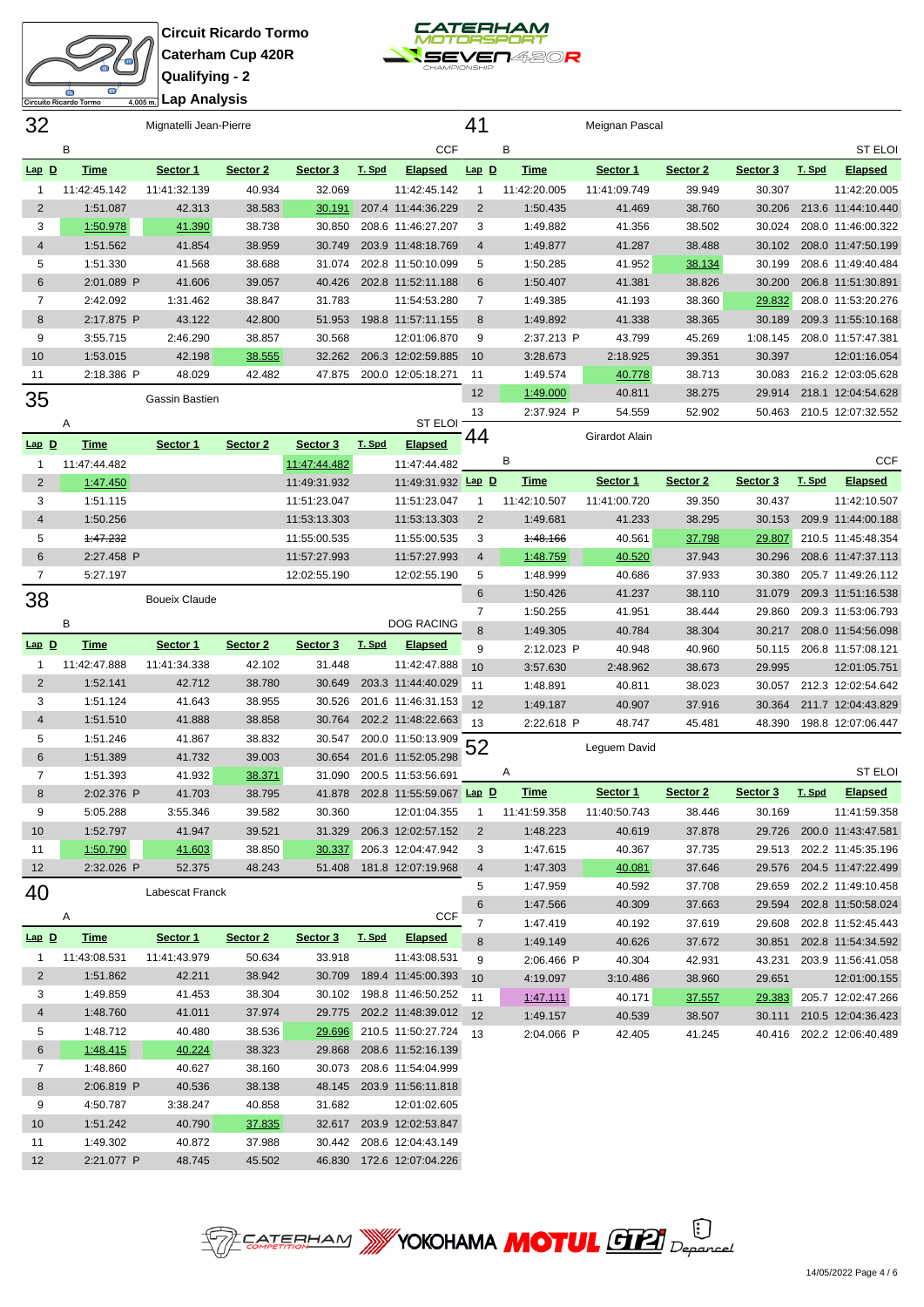



| 68<br>59<br>Clay Tristan<br>Antoni Christophe<br><b>CCF</b><br>Α<br>Α<br>$Lap$ $D$<br><b>Time</b><br>Sector 1<br>Sector 2<br>Sector 3<br>T. Spd<br>Lap D<br><b>Time</b><br>Sector 1<br>Sector 2<br>Sector 3<br><b>Elapsed</b><br>30.268<br>30.613<br>11:42:11.127<br>11:41:01.460<br>39.399<br>11:42:11.127<br>11:42:22.038<br>11:41:11.064<br>40.361<br>$\mathbf{1}$<br>$\mathbf{1}$<br>$\overline{c}$<br>1:49.397<br>41.197<br>38.226<br>212.3 11:44:00.524<br>$\overline{2}$<br>1:51.179<br>42.013<br>38.758<br>30.408<br>29.974<br>3<br>1:48.400<br>40.852<br>37.880<br>29.668<br>216.2 11:45:48.924<br>3<br>1:50.698<br>41.455<br>38.715<br>30.528<br>$\overline{4}$<br>1:48.503<br>40.428<br>37.879<br>209.3 11:47:37.427<br>1:50.183<br>41.162<br>38.733<br>30.288<br>30.196<br>$\overline{4}$<br>40.572<br>5<br>1:50.217<br>39.064<br>30.581<br>209.9 11:49:27.644<br>5<br>1:50.723<br>41.508<br>38.724<br>30.491<br>40.572<br>37.800<br>6<br>1:48.304<br>29.932<br>206.8 11:51:15.948<br>6<br>1:50.101<br>41.147<br>38.587<br>30.367<br>$\overline{7}$<br>40.363<br>30.265<br>1:48.103<br>37.853<br>29.887<br>205.7 11:53:04.051<br>7<br>1:50.650<br>41.155<br>39.230<br>41.003 | <b>IND</b><br><b>Elapsed</b><br>T. Spd<br>11:42:22.038<br>214.2 11:44:13.217<br>208.0 11:46:03.915<br>209.3 11:47:54.098<br>206.3 11:49:44.821 |
|------------------------------------------------------------------------------------------------------------------------------------------------------------------------------------------------------------------------------------------------------------------------------------------------------------------------------------------------------------------------------------------------------------------------------------------------------------------------------------------------------------------------------------------------------------------------------------------------------------------------------------------------------------------------------------------------------------------------------------------------------------------------------------------------------------------------------------------------------------------------------------------------------------------------------------------------------------------------------------------------------------------------------------------------------------------------------------------------------------------------------------------------------------------------------------------|------------------------------------------------------------------------------------------------------------------------------------------------|
|                                                                                                                                                                                                                                                                                                                                                                                                                                                                                                                                                                                                                                                                                                                                                                                                                                                                                                                                                                                                                                                                                                                                                                                          |                                                                                                                                                |
|                                                                                                                                                                                                                                                                                                                                                                                                                                                                                                                                                                                                                                                                                                                                                                                                                                                                                                                                                                                                                                                                                                                                                                                          |                                                                                                                                                |
|                                                                                                                                                                                                                                                                                                                                                                                                                                                                                                                                                                                                                                                                                                                                                                                                                                                                                                                                                                                                                                                                                                                                                                                          |                                                                                                                                                |
|                                                                                                                                                                                                                                                                                                                                                                                                                                                                                                                                                                                                                                                                                                                                                                                                                                                                                                                                                                                                                                                                                                                                                                                          |                                                                                                                                                |
|                                                                                                                                                                                                                                                                                                                                                                                                                                                                                                                                                                                                                                                                                                                                                                                                                                                                                                                                                                                                                                                                                                                                                                                          |                                                                                                                                                |
|                                                                                                                                                                                                                                                                                                                                                                                                                                                                                                                                                                                                                                                                                                                                                                                                                                                                                                                                                                                                                                                                                                                                                                                          |                                                                                                                                                |
|                                                                                                                                                                                                                                                                                                                                                                                                                                                                                                                                                                                                                                                                                                                                                                                                                                                                                                                                                                                                                                                                                                                                                                                          |                                                                                                                                                |
|                                                                                                                                                                                                                                                                                                                                                                                                                                                                                                                                                                                                                                                                                                                                                                                                                                                                                                                                                                                                                                                                                                                                                                                          |                                                                                                                                                |
|                                                                                                                                                                                                                                                                                                                                                                                                                                                                                                                                                                                                                                                                                                                                                                                                                                                                                                                                                                                                                                                                                                                                                                                          | 208.0 11:51:34.922                                                                                                                             |
|                                                                                                                                                                                                                                                                                                                                                                                                                                                                                                                                                                                                                                                                                                                                                                                                                                                                                                                                                                                                                                                                                                                                                                                          | 206.3 11:53:25.572                                                                                                                             |
| 44.838<br>30.629<br>8<br>1:54.659<br>40.139<br>29.682<br>201.1 11:54:58.710<br>8<br>1:50.639<br>39.007                                                                                                                                                                                                                                                                                                                                                                                                                                                                                                                                                                                                                                                                                                                                                                                                                                                                                                                                                                                                                                                                                   | 210.5 11:55:16.211                                                                                                                             |
| 9<br>2:24.824 P<br>41.551<br>46.764<br>56.509<br>208.6 11:57:23.534<br>9<br>2:44.432 P<br>57.957<br>48.149<br>58.326                                                                                                                                                                                                                                                                                                                                                                                                                                                                                                                                                                                                                                                                                                                                                                                                                                                                                                                                                                                                                                                                     | 205.1 11:58:00.643                                                                                                                             |
| 10<br>3:45.869<br>2:35.668<br>39.017<br>31.184<br>12:01:09.403<br>10<br>3:21.106<br>2:11.402<br>39.188<br>30.516                                                                                                                                                                                                                                                                                                                                                                                                                                                                                                                                                                                                                                                                                                                                                                                                                                                                                                                                                                                                                                                                         | 12:01:21.749                                                                                                                                   |
| 11<br>1:48.208<br>40.709<br>37.894<br>29.605<br>205.1 12:02:57.611<br>11<br>1:51.838<br>41.155<br>38.367<br>32.316                                                                                                                                                                                                                                                                                                                                                                                                                                                                                                                                                                                                                                                                                                                                                                                                                                                                                                                                                                                                                                                                       | 213.0 12:03:13.587                                                                                                                             |
| 1:51.074<br>12<br>1:48.416<br>40.562<br>37.873<br>29.981<br>213.6 12:04:46.027<br>12<br>41.545<br>38.691<br>30.838                                                                                                                                                                                                                                                                                                                                                                                                                                                                                                                                                                                                                                                                                                                                                                                                                                                                                                                                                                                                                                                                       | 214.2 12:05:04.661                                                                                                                             |
| 13<br>52.788<br>51.500<br>53.934<br>2:31.848 P<br>48.567<br>50.493<br>200.5 12:07:17.875<br>13<br>2:38.919 P<br>53.485                                                                                                                                                                                                                                                                                                                                                                                                                                                                                                                                                                                                                                                                                                                                                                                                                                                                                                                                                                                                                                                                   | 196.1 12:07:43.580                                                                                                                             |
| 69<br>60<br>Quetaud Philippe<br><b>Chatelain Francis</b>                                                                                                                                                                                                                                                                                                                                                                                                                                                                                                                                                                                                                                                                                                                                                                                                                                                                                                                                                                                                                                                                                                                                 |                                                                                                                                                |
|                                                                                                                                                                                                                                                                                                                                                                                                                                                                                                                                                                                                                                                                                                                                                                                                                                                                                                                                                                                                                                                                                                                                                                                          |                                                                                                                                                |
| B<br><b>PALM</b><br>Α                                                                                                                                                                                                                                                                                                                                                                                                                                                                                                                                                                                                                                                                                                                                                                                                                                                                                                                                                                                                                                                                                                                                                                    | <b>CCF</b>                                                                                                                                     |
| $Lap$ D<br>Time<br>Sector 2<br><b>Elapsed</b><br>$Lap$ D<br><b>Time</b><br>Sector 1<br>Sector 3<br>T. Spd<br>Sector 1<br>Sector 2<br>Sector 3                                                                                                                                                                                                                                                                                                                                                                                                                                                                                                                                                                                                                                                                                                                                                                                                                                                                                                                                                                                                                                            | <b>Elapsed</b><br>T. Spd                                                                                                                       |
| 30.239<br>11:42:15.519<br>11:41:03.997<br>40.677<br>30.845<br>11:42:15.519<br>11:42:11.539<br>11:41:01.806<br>39.494<br>1<br>-1                                                                                                                                                                                                                                                                                                                                                                                                                                                                                                                                                                                                                                                                                                                                                                                                                                                                                                                                                                                                                                                          | 11:42:11.539                                                                                                                                   |
| $\overline{2}$<br>$\overline{2}$<br>1:50.018<br>41.426<br>38.383<br>30.209<br>211.1 11:44:05.537<br>1:49.668<br>30.037<br>41.121<br>38.510                                                                                                                                                                                                                                                                                                                                                                                                                                                                                                                                                                                                                                                                                                                                                                                                                                                                                                                                                                                                                                               | 211.7 11:44:01.207                                                                                                                             |
| 3<br>1:48.067<br>40.705<br>37.669<br>208.6 11:45:53.604<br>3<br>1:49.225<br>41.032<br>38.155<br>30.038<br>29.693                                                                                                                                                                                                                                                                                                                                                                                                                                                                                                                                                                                                                                                                                                                                                                                                                                                                                                                                                                                                                                                                         | 202.2 11:45:50.432                                                                                                                             |
| $\overline{4}$<br>40.721<br>37.893<br>29.697<br>1:48.821<br>40.389<br>38.209<br>30.223<br>1:48.311<br>209.3 11:47:41.915<br>4                                                                                                                                                                                                                                                                                                                                                                                                                                                                                                                                                                                                                                                                                                                                                                                                                                                                                                                                                                                                                                                            | 209.3 11:47:39.253                                                                                                                             |
| 5<br>40.704<br>37.948<br>5<br>38.293<br>1:48.629<br>29.977<br>209.3 11:49:30.544<br>1:50.377<br>41.337<br>30.747                                                                                                                                                                                                                                                                                                                                                                                                                                                                                                                                                                                                                                                                                                                                                                                                                                                                                                                                                                                                                                                                         | 205.7 11:49:29.630                                                                                                                             |
| 6<br>42.764<br>38.311<br>30.090<br>6<br>1:53.474<br>42.716<br>40.222<br>30.536<br>1:51.165<br>209.3 11:51:21.709                                                                                                                                                                                                                                                                                                                                                                                                                                                                                                                                                                                                                                                                                                                                                                                                                                                                                                                                                                                                                                                                         | 211.7 11:51:23.104                                                                                                                             |
| 7<br>38.616<br>29.610<br>204.5 11:53:11.046<br>7<br>30.343<br>1:49.337<br>41.111<br>1:55.230<br>43.836<br>41.051                                                                                                                                                                                                                                                                                                                                                                                                                                                                                                                                                                                                                                                                                                                                                                                                                                                                                                                                                                                                                                                                         | 204.5 11:53:18.334                                                                                                                             |
| 8<br>40.462<br>37.926<br>29.800<br>211.7 11:54:59.234<br>8<br>1:49.162<br>40.742<br>38.224<br>30.196<br>1:48.188                                                                                                                                                                                                                                                                                                                                                                                                                                                                                                                                                                                                                                                                                                                                                                                                                                                                                                                                                                                                                                                                         | 208.6 11:55:07.496                                                                                                                             |
| 9<br>2:22.042 P<br>2:38.490 P<br>40.737<br>46.455<br>54.850<br>212.3 11:57:21.276<br>9<br>40.806<br>50.273<br>1:07.411                                                                                                                                                                                                                                                                                                                                                                                                                                                                                                                                                                                                                                                                                                                                                                                                                                                                                                                                                                                                                                                                   | 206.8 11:57:45.986                                                                                                                             |
| 10<br>3:50.680<br>2:40.791<br>39.770<br>30.119<br>12:01:11.956<br>10<br>3:43.323<br>2:29.216<br>42.326<br>31.781                                                                                                                                                                                                                                                                                                                                                                                                                                                                                                                                                                                                                                                                                                                                                                                                                                                                                                                                                                                                                                                                         | 12:01:29.309                                                                                                                                   |
| 38.096<br>211.1 12:03:01.401<br>1:49.531<br>11<br>1:49.445<br>41.530<br>29.819<br>11<br>40.877<br>38.205<br>30.449                                                                                                                                                                                                                                                                                                                                                                                                                                                                                                                                                                                                                                                                                                                                                                                                                                                                                                                                                                                                                                                                       | 203.3 12:03:18.840                                                                                                                             |
| 12<br>1:50.252<br>40.711<br>39.594<br>210.5 12:04:51.653<br>12<br>1:49.036<br>40.623<br>30.066<br>29.947<br>38.347                                                                                                                                                                                                                                                                                                                                                                                                                                                                                                                                                                                                                                                                                                                                                                                                                                                                                                                                                                                                                                                                       | 204.5 12:05:07.876                                                                                                                             |
| 13<br>2:36.150 P<br>56.331<br>52.376<br>47.443<br>182.2 12:07:27.803<br>13<br>2:40.403 P<br>57.093<br>54.956<br>48.354                                                                                                                                                                                                                                                                                                                                                                                                                                                                                                                                                                                                                                                                                                                                                                                                                                                                                                                                                                                                                                                                   | 201.6 12:07:48.279                                                                                                                             |
| 63<br>74<br>Allaire Frédéric<br>Gossiaux Jean-Philippe                                                                                                                                                                                                                                                                                                                                                                                                                                                                                                                                                                                                                                                                                                                                                                                                                                                                                                                                                                                                                                                                                                                                   |                                                                                                                                                |
| <b>ST ELOI</b><br>Α<br>Α                                                                                                                                                                                                                                                                                                                                                                                                                                                                                                                                                                                                                                                                                                                                                                                                                                                                                                                                                                                                                                                                                                                                                                 | <b>ST ELOI</b>                                                                                                                                 |
| Sector 2<br>Sector 3<br>Sector 3<br><u>Time</u><br><u>Lap D</u><br>Sector 1<br><u>T. Spd</u><br><b>Elapsed</b><br>$Lap$ <u>D</u><br><u>Time</u><br>Sector 1<br>Sector 2                                                                                                                                                                                                                                                                                                                                                                                                                                                                                                                                                                                                                                                                                                                                                                                                                                                                                                                                                                                                                  | <u>T. Spd</u><br><b>Elapsed</b>                                                                                                                |
| 11:42:21.826<br>11:41:10.889<br>40.077<br>30.860<br>11:42:21.826<br>11:42:21.472<br>31.056<br>$\mathbf{1}$<br>11:41:10.756<br>39.660<br>$\mathbf{1}$                                                                                                                                                                                                                                                                                                                                                                                                                                                                                                                                                                                                                                                                                                                                                                                                                                                                                                                                                                                                                                     | 11:42:21.472                                                                                                                                   |
| $\overline{2}$<br>1:50.394<br>41.490<br>38.606<br>30.298<br>209.3 11:44:12.220<br>$\overline{2}$<br>1:50.556<br>41.492<br>38.615<br>30.449                                                                                                                                                                                                                                                                                                                                                                                                                                                                                                                                                                                                                                                                                                                                                                                                                                                                                                                                                                                                                                               | 205.7 11:44:12.028                                                                                                                             |
| 3<br>1:49.796<br>41.169<br>38.395<br>3<br>1:49.511<br>41.139<br>38.311<br>30.232<br>214.2 11:46:02.016<br>30.061                                                                                                                                                                                                                                                                                                                                                                                                                                                                                                                                                                                                                                                                                                                                                                                                                                                                                                                                                                                                                                                                         | 211.1 11:46:01.539                                                                                                                             |
| 41.379<br>38.359<br>30.081<br>209.3 11:47:51.835<br>$\overline{4}$<br>1:49.195<br>40.821<br>38.358<br>30.016<br>4<br>1:49.819                                                                                                                                                                                                                                                                                                                                                                                                                                                                                                                                                                                                                                                                                                                                                                                                                                                                                                                                                                                                                                                            | 210.5 11:47:50.734                                                                                                                             |
| 5<br>41.074<br>38.797<br>206.8 11:49:41.892<br>5<br>1:49.833<br>40.957<br>38.219<br>1:50.057<br>30.186<br>30.657                                                                                                                                                                                                                                                                                                                                                                                                                                                                                                                                                                                                                                                                                                                                                                                                                                                                                                                                                                                                                                                                         | 215.5 11:49:40.567                                                                                                                             |
| 6<br>1:50.133<br>41.544<br>38.313<br>30.276<br>205.7 11:51:32.025<br>6<br>1:51.096<br>41.895<br>38.639<br>30.562                                                                                                                                                                                                                                                                                                                                                                                                                                                                                                                                                                                                                                                                                                                                                                                                                                                                                                                                                                                                                                                                         | 200.5 11:51:31.663                                                                                                                             |
| $\overline{7}$<br>7<br>1:50.308<br>41.354<br>38.621<br>30.333<br>211.1 11:53:22.333<br>1:49.180<br>41.008<br>38.152<br>30.020                                                                                                                                                                                                                                                                                                                                                                                                                                                                                                                                                                                                                                                                                                                                                                                                                                                                                                                                                                                                                                                            | 206.8 11:53:20.843                                                                                                                             |
| 8<br>41.345<br>31.062<br>206.8 11:55:13.692<br>8<br>41.534<br>30.770<br>1:51.359<br>38.952<br>1:51.092<br>38.788                                                                                                                                                                                                                                                                                                                                                                                                                                                                                                                                                                                                                                                                                                                                                                                                                                                                                                                                                                                                                                                                         | 208.6 11:55:11.935                                                                                                                             |
| 9<br>47.747<br>9<br>2:39.579 P<br>44.662<br>1:11.639<br>2:41.930 P<br>59.489<br>54.694<br>179.5 11:57:55.622<br>43.278                                                                                                                                                                                                                                                                                                                                                                                                                                                                                                                                                                                                                                                                                                                                                                                                                                                                                                                                                                                                                                                                   | 204.5 11:57:51.514                                                                                                                             |
| 10<br>3:22.997<br>2:12.982<br>39.072<br>30.943<br>12:01:18.619<br>10<br>3:26.691<br>2:16.585<br>31.049<br>39.057                                                                                                                                                                                                                                                                                                                                                                                                                                                                                                                                                                                                                                                                                                                                                                                                                                                                                                                                                                                                                                                                         | 12:01:18.205                                                                                                                                   |
| 41.011<br>211.7 12:03:08.428<br>40.736<br>11<br>1:49.809<br>38.478<br>30.320<br>11<br>1:49.192<br>38.259<br>30.197                                                                                                                                                                                                                                                                                                                                                                                                                                                                                                                                                                                                                                                                                                                                                                                                                                                                                                                                                                                                                                                                       | 206.8 12:03:07.397                                                                                                                             |
| 12<br>1:50.252<br>38.836<br>30.292<br>208.0 12:04:58.680<br>12<br>1:57.667 P<br>41.618<br>38.563<br>41.124                                                                                                                                                                                                                                                                                                                                                                                                                                                                                                                                                                                                                                                                                                                                                                                                                                                                                                                                                                                                                                                                               | 37.486 214.9 12:05:05.064                                                                                                                      |
| 2:39.695 P<br>54.984<br>52.129<br>162.8 12:07:38.375<br>13<br>52.582                                                                                                                                                                                                                                                                                                                                                                                                                                                                                                                                                                                                                                                                                                                                                                                                                                                                                                                                                                                                                                                                                                                     |                                                                                                                                                |

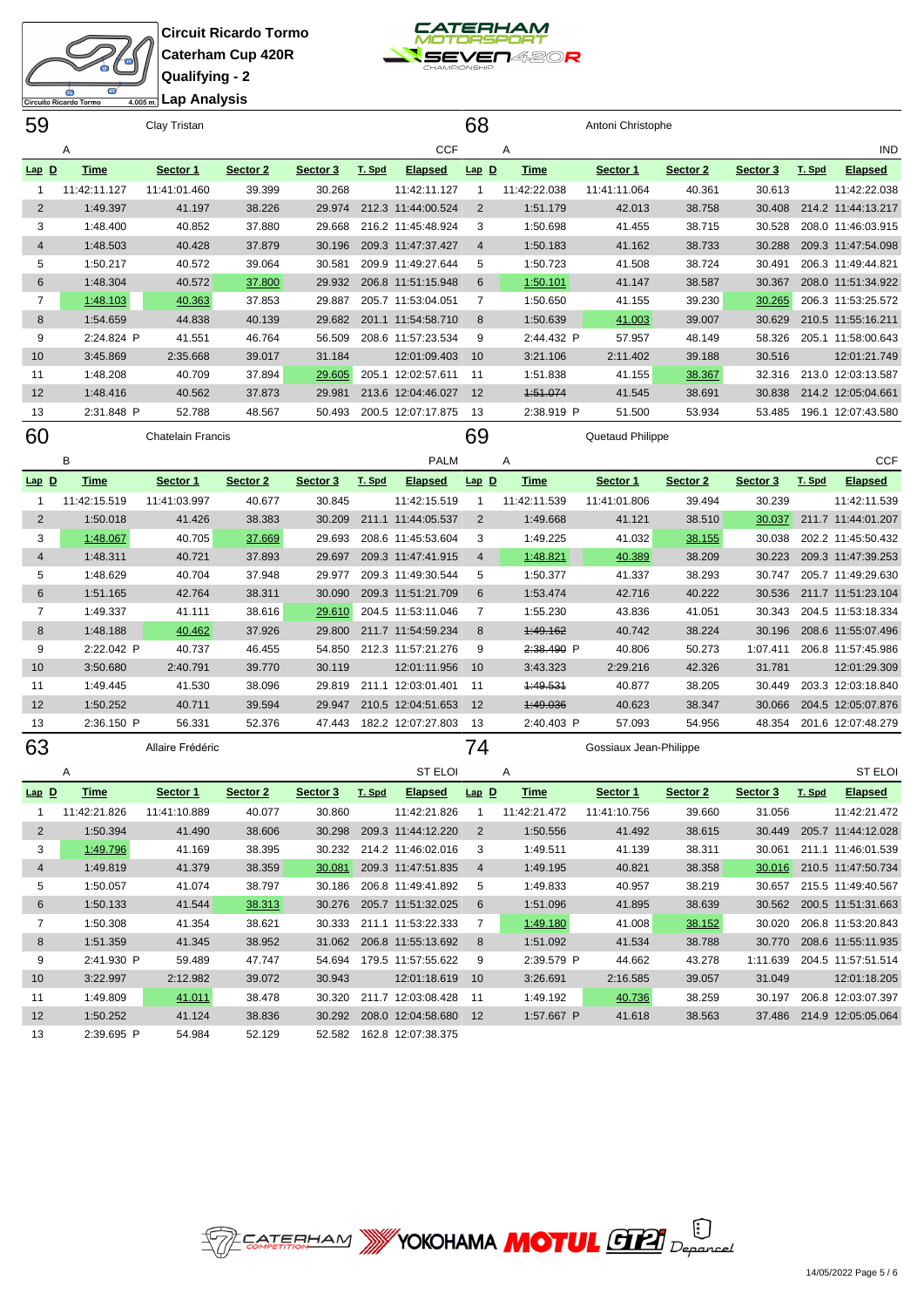



**Lap Analysis**

| 75             | Urcuito Ricardo Tormo       | 4.005 m.   wp / 111 wr y Oro<br>Pinto Alexandre |          |          |        |                    | 92              |              | Loi Olivier           |          |          |        |                    |
|----------------|-----------------------------|-------------------------------------------------|----------|----------|--------|--------------------|-----------------|--------------|-----------------------|----------|----------|--------|--------------------|
|                | Α                           |                                                 |          |          |        | <b>ST ELOI</b>     |                 | В            |                       |          |          |        | ST ELOI            |
| Lap D          | <b>Time</b>                 | Sector 1                                        | Sector 2 | Sector 3 | T. Spd | <b>Elapsed</b>     | $Lap$ $D$       | <b>Time</b>  | Sector 1              | Sector 2 | Sector 3 | T. Spd | <b>Elapsed</b>     |
| 1              | 11:42:16.827                | 11:41:05.498                                    | 40.640   | 30.689   |        | 11:42:16.827       | $\overline{1}$  | 11:42:18.856 | 11:41:09.439          | 39.304   | 30.113   |        | 11:42:18.856       |
| $\overline{2}$ | 1:50.369                    | 41.376                                          | 38.574   | 30.419   |        | 206.8 11:44:07.196 | $\overline{2}$  | 1:49.050     | 40.999                | 38.235   | 29.816   |        | 208.6 11:44:07.906 |
| 3              | 1:50.818                    | 42.078                                          | 38.347   | 30.393   |        | 206.8 11:45:58.014 | 3               | 1:50.072     |                       | 2:28.070 | 30.053   |        | 211.1 11:45:57.978 |
| $\overline{4}$ | 1:49.525                    | 41.322                                          | 38.219   | 29.984   |        | 206.8 11:47:47.539 | $\overline{4}$  | 1:49.323     | 40.800                | 38.368   | 30.155   |        | 208.0 11:47:47.301 |
| 5              | 1:48.914                    | 40.851                                          | 38.126   | 29.937   |        | 215.5 11:49:36.453 | 5               | 1:49.821     | 41.385                | 38.354   | 30.082   |        | 206.3 11:49:37.122 |
| 6              | 1:51.615                    | 40.845                                          | 39.399   | 31.371   |        | 211.1 11:51:28.068 | 6               | 1:50.488     | 40.861                | 38.956   | 30.671   |        | 209.3 11:51:27.610 |
| 7              | 1:49.554                    | 40.839                                          | 38.595   | 30.120   |        | 213.6 11:53:17.622 | 7               | 1:49.056     | 40.836                | 38.339   | 29.881   |        | 213.6 11:53:16.666 |
| 8              | 1:48.889                    | 40.529                                          | 38.241   | 30.119   |        | 210.5 11:55:06.511 | 8               | 1:49.207     | 40.736                | 38.312   | 30.159   |        | 211.7 11:55:05.873 |
| 9              | 2:36.477 P                  | 40.863                                          | 48.707   | 1:06.907 |        | 211.7 11:57:42.988 | 9               | 2:34.360 P   | 40.946                | 47.734   | 1:05.680 |        | 208.6 11:57:40.233 |
| 10             | 3:33.883                    | 2:23.975                                        | 39.180   | 30.728   |        | 12:01:16.871       | 10              | 3:34.692     | 2:24.852              | 39.750   | 30.090   |        | 12:01:14.925       |
| 11             | 1:50.268                    | 41.132                                          | 38.744   | 30.392   |        | 211.1 12:03:07.139 | 11              | 1:48.652     | 40.573                | 38.215   | 29.864   |        | 216.2 12:03:03.577 |
| 12             | 1:49.906                    | 41.176                                          | 38.548   | 30.182   |        | 216.8 12:04:57.045 | 12              | 1:49.186     | 40.743                | 38.667   | 29.776   |        | 216.2 12:04:52.763 |
| 13             | 2:40.375 P                  | 52.682                                          | 55.112   | 52.581   |        | 172.2 12:07:37.420 | 13              | 2:38.172 P   | 56.040                | 52.694   | 49.438   |        | 206.8 12:07:30.935 |
| 76             |                             | Gossiaux Philippe                               |          |          |        |                    | 98              |              | <b>Guerin Olivier</b> |          |          |        |                    |
|                | B                           |                                                 |          |          |        | <b>ST ELOI</b>     |                 | Α            |                       |          |          |        | <b>CCF</b>         |
| $Lap$ D        | <b>Time</b>                 | Sector 1                                        | Sector 2 | Sector 3 | T. Spd | <b>Elapsed</b>     | $Lap$ $D$       | <b>Time</b>  | Sector 1              | Sector 2 | Sector 3 | T. Spd | <b>Elapsed</b>     |
| 1              | 11:42:27.185                | 11:41:14.657                                    | 41.173   | 31.355   |        | 11:42:27.185       | $\mathbf{1}$    | 11:42:17.559 | 11:41:06.215          | 40.429   | 30.915   |        | 11:42:17.559       |
| $\overline{2}$ | 1:51.556                    | 41.650                                          | 39.133   | 30.773   |        | 203.3 11:44:18.741 | 2               | 1:49.794     | 41.214                | 38.653   | 29.927   |        | 209.3 11:44:07.353 |
| 3              | 1:51.985                    | 42.031                                          | 39.150   | 30.804   |        | 205.7 11:46:10.726 | 3               | 1:49.977     | 41.101                | 38.568   | 30.308   |        | 213.6 11:45:57.330 |
| $\overline{4}$ | 1:51.593                    | 41.939                                          | 38.949   | 30.705   |        | 206.3 11:48:02.319 | $\overline{4}$  | 1:48.901     | 40.916                | 38.065   | 29.920   |        | 209.9 11:47:46.231 |
| 5              | 1:51.157                    | 41.804                                          | 38.700   | 30.653   |        | 209.3 11:49:53.476 | 5               | 1:49.517     | 41.003                | 38.363   | 30.151   |        | 207.4 11:49:35.748 |
| 6              | 1:50.417                    | 41.220                                          | 38.612   | 30.585   |        | 208.0 11:51:43.893 | 6               | 1:51.560     | 40.579                | 40.203   | 30.778   |        | 209.3 11:51:27.308 |
| 7              | 2:03.087 P                  | 41.257                                          | 39.764   | 42.066   |        | 207.4 11:53:46.980 | 7               | 1:48.851     | 40.651                | 38.385   | 29.815   |        | 209.3 11:53:16.159 |
| 8              | 3:17.081 P                  | 1:39.794                                        | 46.351   | 50.936   |        | 11:57:04.061       | 8               | 1:49.095     | 40.627                | 38.214   | 30.254   |        | 213.0 11:55:05.254 |
| 9              | 4:11.852                    | 3:01.393                                        | 39.793   | 30.666   |        | 12:01:15.913       | 9               | 2:33.650 P   | 41.104                | 47.700   | 1:04.846 |        | 206.3 11:57:38.904 |
| 10             | 1:51.028                    | 41.660                                          | 38.806   | 30.562   |        | 208.6 12:03:06.941 | 10              | 3:42.261     | 2:32.662              | 39.109   | 30.490   |        | 12:01:21.165       |
| 11             | 1:52.329                    | 42.459                                          | 39.202   | 30.668   |        | 208.0 12:04:59.270 | 11              | 1:49.105     | 41.017                | 38.117   | 29.971   |        | 206.3 12:03:10.270 |
| 12             | 2:41.695 P                  | 55.599                                          | 54.144   | 51.952   |        | 166.6 12:07:40.965 | 12              | 2:02.924 P   | 41.150                | 39.110   | 42.664   |        | 208.6 12:05:13.194 |
| 88             |                             | Mignatelli Arnaud                               |          |          |        |                    | 211             |              | <b>Trotin Arnaud</b>  |          |          |        |                    |
|                | Α                           |                                                 |          |          |        | <b>CCF</b>         |                 | Α            |                       |          |          |        | <b>ROSSELSP</b>    |
| $Lap$ D        | <b>Time</b>                 | Sector 1                                        | Sector 2 | Sector 3 | T. Spd | <b>Elapsed</b>     | $Lap$ $D$       | <b>Time</b>  | Sector 1              | Sector 2 | Sector 3 | T. Spd | <b>Elapsed</b>     |
| 1              | 11:43:01.164 P 11:41:35.015 |                                                 | 43.947   | 42.202   |        | 11:43:01.164       | $\mathbf{1}$    | 11:42:24.697 | 11:41:08.528          | 44.532   | 31.637   |        | 11:42:24.697       |
| $\overline{2}$ | 2:32.109                    | 1:22.608                                        | 38.602   | 30.899   |        | 11:45:33.273       | $\overline{2}$  | 1:51.303     | 42.042                | 38.897   | 30.364   |        | 201.1 11:44:16.000 |
| 3              | 1:49.443                    | 41.037                                          | 38.044   | 30.362   |        | 200.0 11:47:22.716 | 3               | 1:52.571     | 41.551                | 39.038   | 31.982   |        | 202.2 11:46:08.571 |
| 4              | 1:49.187                    | 41.123                                          | 38.008   | 30.056   |        | 202.2 11:49:11.903 | 4               | 1:53.183     | 41.926                | 40.496   | 30.761   |        | 203.9 11:48:01.754 |
| 5              | 1:48.907                    | 40.849                                          | 37.937   | 30.121   |        | 202.8 11:51:00.810 | 5               | 1:50.851     | 41.669                | 38.782   | 30.400   |        | 204.5 11:49:52.605 |
| 6              | 1:48.808                    | 40.713                                          | 37.968   | 30.127   |        | 203.3 11:52:49.618 | $6\phantom{1}6$ | 1:50.386     | 41.100                | 38.842   | 30.444   |        | 206.3 11:51:42.991 |
| 7              | 1:52.499                    | 42.470                                          | 38.311   | 31.718   |        | 203.9 11:54:42.117 | $\overline{7}$  |              | 41.627                | 39.632   |          | 203.9  |                    |
| 8              | 2:14.433 P                  | 40.996                                          | 43.440   | 49.997   |        | 202.8 11:56:56.550 |                 |              |                       |          |          |        |                    |
| 9              | 4:18.207                    | 3:02.305                                        | 40.108   | 35.794   |        | 12:01:14.757       |                 |              |                       |          |          |        |                    |
| 10             | 1:50.067                    | 41.461                                          | 38.382   | 30.224   |        | 210.5 12:03:04.824 |                 |              |                       |          |          |        |                    |
| 11             | 2:21.886 P                  | 41.148                                          | 37.914   | 1:02.824 |        | 209.9 12:05:26.710 |                 |              |                       |          |          |        |                    |

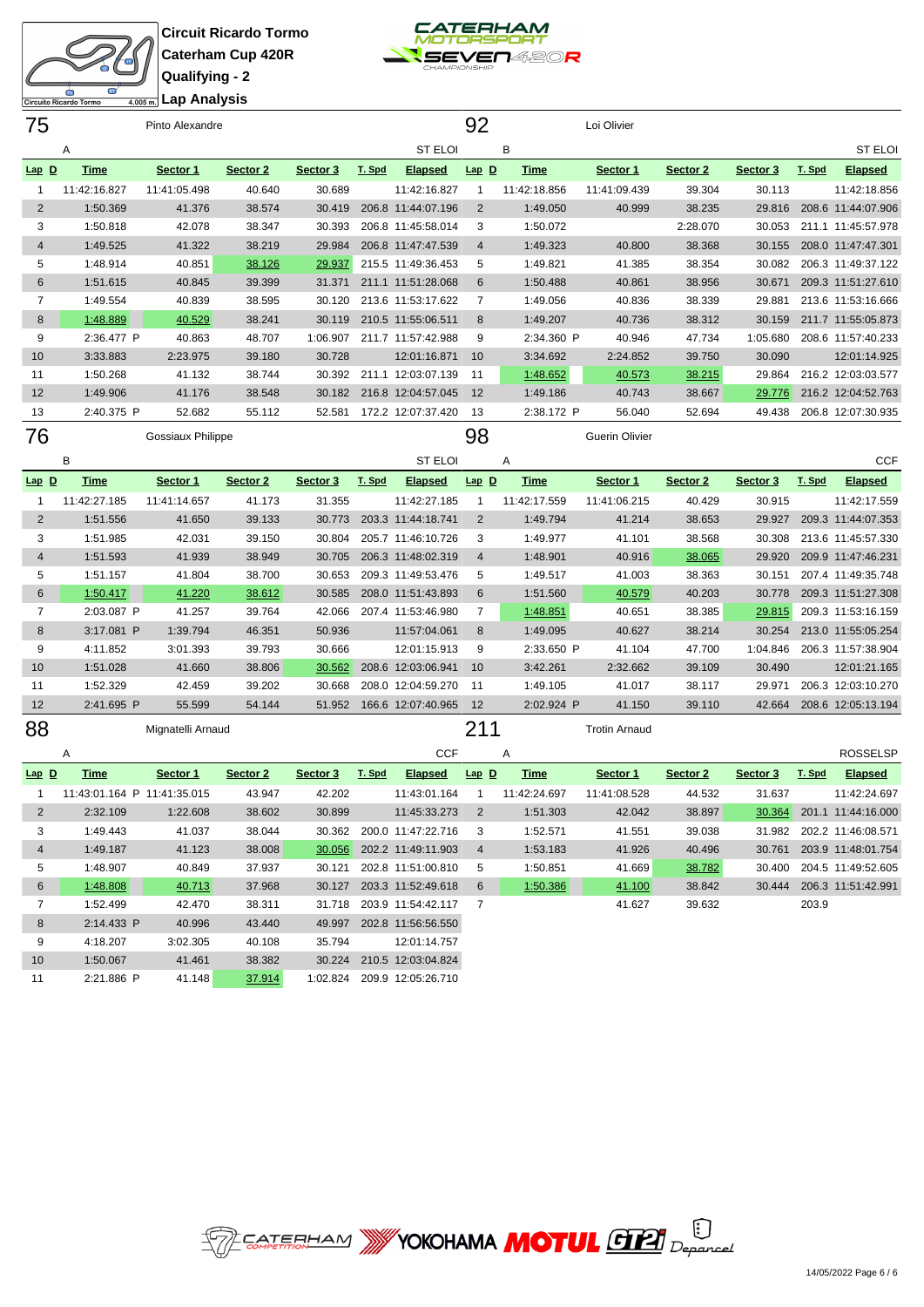# Ò uito Ricardo Tormo

**Circuit Ricardo Tormo Caterham Cup 420R Qualifying - 2 Best Sectors Results**



|                 |                | Sector - 1                |           |              | Sector - 2                |         |                | Sector - 3                |         |                |                                  | Ideal Lap vs Best Lap     |                   |                      |                |
|-----------------|----------------|---------------------------|-----------|--------------|---------------------------|---------|----------------|---------------------------|---------|----------------|----------------------------------|---------------------------|-------------------|----------------------|----------------|
| Clas Nº         |                | <b>Driver</b>             | Time N°   |              | <b>Driver</b>             | Time N° |                | <b>Driver</b>             | Time    | <b>Clas</b>    | $\underline{\mathsf{N}^{\circ}}$ | <b>Driver</b>             | <b>Ideal Lap</b>  | <b>Best Lap Clas</b> |                |
|                 | 1              | Jaubert Mathys            | 39.991    | 1            | <b>Jaubert Mathys</b>     | 37.515  | 20             | <b>Chahinian Franck</b>   | 29.290  | $\mathbf{1}$   | 1                                | Jaubert Mathys            |                   | 1:46.995 1:47.167    | 3              |
| $\overline{2}$  | 19             | Azar Jeremy               | 40.037    | 52           | Lequem David              | 37.557  | 52             | Lequem David              | 29.383  | $\overline{2}$ | 19                               | Azar Jeremy               |                   | 1:47.007 1:47.127    | $\overline{2}$ |
| 3               | 52             | Leguem David              | 40.081    | 19           | Azar Jeremy               | 37.569  | 19             | Azar Jeremy               | 29.401  | 3              | 52                               | Lequem David              | 1:47.021 1:47.111 |                      | -1             |
| $\overline{4}$  | $\overline{2}$ | <b>Pretin Antoine</b>     | 40.091    | 60           | <b>Chatelain Francis</b>  | 37.669  | $\mathbf{1}$   | <b>Jaubert Mathys</b>     | 29.489  | $\overline{4}$ | 20                               | <b>Chahinian Franck</b>   | 1:47.477 1:47.876 |                      | -7             |
| 5               | 23             | Wehrlen Pascal            | 40.162 29 |              | <b>Moussier Eric</b>      | 37.746  | 29             | <b>Moussier Eric</b>      | 29.509  | 5              | 29                               | <b>Moussier Eric</b>      | 1:47.558 1:47.933 |                      | 8              |
| 6               | 9              | <b>Bizet Henri</b>        | 40.198    | 30           | Gachnang Gary             | 37.766  | 12             | <b>Griffon Arnaud</b>     | 29.587  | 6              | 23                               | <b>Wehrlen Pascal</b>     |                   | 1:47.592 1:48.129    | 13             |
| $\overline{7}$  | 20             | <b>Chahinian Franck</b>   | 40.207    | 18           | Dallois Jean-Michel       | 37.776  | 59             | Clay Tristan              | 29.605  | $\overline{7}$ | 18                               | Dallois Jean-Michel       | 1:47.683 1:47.865 |                      | 6              |
| 8               | 40             | <b>Labescat Franck</b>    | 40.224    | 23           | <b>Wehrlen Pascal</b>     | 37.780  | 60             | <b>Chatelain Francis</b>  | 29.610  | 8              | $\overline{2}$                   | <b>Pretin Antoine</b>     | 1:47.722 1:47.973 |                      | 9              |
| 9               | 30             | Gachnang Gary             | 40.232    | $\mathbf{2}$ | <b>Pretin Antoine</b>     | 37.796  | 23             | <b>Wehrlen Pascal</b>     | 29.650  | 9              | 60                               | <b>Chatelain Francis</b>  | 1:47.741          | 1:48.067             | 11             |
| 10 <sup>°</sup> |                | 18 Dallois Jean-Michel    | 40.246    | 44           | Girardot Alain            | 37.798  | 18             | Dallois Jean-Michel       | 29.661  | 10             | 40                               | Labescat Franck           |                   | 1:47.755 1:48.415    | 17             |
| 11              | 29             | <b>Moussier Eric</b>      | 40.303    | 59           | Clay Tristan              | 37.800  | 40             | Labescat Franck           | 29.696  | 11             | 9                                | <b>Bizet Henri</b>        |                   | 1:47.766 1:48.017    | 10             |
| 12 <sup>2</sup> |                | <b>12 Griffon Arnaud</b>  | 40.325    | 9            | <b>Bizet Henri</b>        | 37.830  | 9              | <b>Bizet Henri</b>        | 29.738  | 12             | 59                               | <b>Clay Tristan</b>       | 1:47.768          | 1:48.103             | 12             |
| 13              | 59             | Clay Tristan              | 40.363    | 40           | Labescat Franck           | 37.835  | 92             | Loi Olivier               | 29.776  | 13             | 12                               | <b>Griffon Arnaud</b>     |                   | 1:47.803 1:48.143    | -14            |
| 14              | 69             | Quetaud Philippe          | 40.389    | 11           | <b>Schmied Remy</b>       | 37.876  | 44             | Girardot Alain            | 29.807  | 14             | 30                               | <b>Gachnang Gary</b>      | 1:47.859          | 1:48.217             | - 15           |
| 15              | 11             | Schmied Remy              | 40.435    | 12           | <b>Griffon Arnaud</b>     | 37.891  | 98             | <b>Guerin Olivier</b>     | 29.815  | 15             | 44                               | Girardot Alain            | 1:48.125 1:48.759 |                      | 19             |
| 16              | 60             | <b>Chatelain Francis</b>  | 40.462    | 88           | Mignatelli Arnaud         | 37.914  | 41             | Meignan Pascal            | 29.832  | 16             | 11                               | <b>Schmied Remy</b>       |                   | 1:48.145 1:48.304    | -16            |
| 17              | 44             | Girardot Alain            | 40.520    | 20           | <b>Chahinian Franck</b>   | 37.980  | 11             | <b>Schmied Remy</b>       | 29.834  | 17             | 98                               | <b>Guerin Olivier</b>     | 1:48.459 1:48.851 |                      | 23             |
| 18              | 75             | Pinto Alexandre           | 40.529    | 25           | <b>Massoutre Olivier</b>  | 38.019  | $\overline{2}$ | <b>Pretin Antoine</b>     | 29.835  | 18             | 92                               | Loi Olivier               | 1:48.564 1:48.652 |                      | 18             |
| 19              |                | 16 Huot Harold            | 40.540    | 26           | Delaisse François Clement | 38.063  | 26             | Delaisse François Clement | 29.856  | 19             | 69                               | Quetaud Philippe          | 1:48.581          | 1:48.821             | 21             |
| 20              |                | 92 Loi Olivier            | 40.573    | 98           | <b>Guerin Olivier</b>     | 38.065  | 30             | <b>Gachnang Gary</b>      | 29.861  | 20             | 75                               | Pinto Alexandre           | 1:48.592 1:48.889 |                      | 24             |
| 21              | 98             | <b>Guerin Olivier</b>     | 40.579    | 16           | <b>Huot Harold</b>        | 38.083  | 3              | Dallois Pierre-Emmanuel   | 29.909  | 21             | 16                               | <b>Huot Harold</b>        | 1:48.603 1:49.096 |                      | 26             |
| 22              | 88             | Mignatelli Arnaud         | 40.713 75 |              | Pinto Alexandre           | 38.126  | 75             | Pinto Alexandre           | 29.937  | 22             | 88                               | Mignatelli Arnaud         |                   | 1:48.683 1:48.808    | 20             |
| 23              | 74             | Gossiaux Jean-Philippe    | 40.736    | 41           | Meignan Pascal            | 38.134  | 16             | <b>Huot Harold</b>        | 29.980  | 23             | 41                               | Meignan Pascal            |                   | 1:48.744 1:49.000    | 25             |
| 24              | 41             | Meignan Pascal            | 40.778 74 |              | Gossiaux Jean-Philippe    | 38.152  | 25             | <b>Massoutre Olivier</b>  | 30.008  | 24             | 26                               | Delaisse François Clement | 1:48.769          | 1:49.837             | 32             |
| 25              | 26             | Delaisse François Clement | 40.850    | 69           | Quetaud Philippe          | 38.155  | 74             | Gossiaux Jean-Philippe    | 30.016  | 25             | 74                               | Gossiaux Jean-Philippe    |                   | 1:48.904 1:49.180    | 27             |
| 26              | 25             | <b>Massoutre Olivier</b>  | 40.979    | 92           | Loi Olivier               | 38.215  | 69             | Quetaud Philippe          | 30.037  | 26             | 25                               | <b>Massoutre Olivier</b>  |                   | 1:49.006 1:49.306    | 28             |
| 27              | 3              | Dallois Pierre-Emmanuel   | 40.991    | 15           | Cordel Hervé              | 38.288  | 88             | Mignatelli Arnaud         | 30.056  | 27             | 3                                | Dallois Pierre-Emmanuel   |                   | 1:49.326 1:49.537    | 29             |
| 28              | 68             | Antoni Christophe         | 41.003    | 63           | Allaire Frédéric          | 38.313  | 63             | Allaire Frédéric          | 30.081  | 28             | 63                               | Allaire Frédéric          |                   | 1:49.405 1:49.796    | 31             |
| 29              |                | 63 Allaire Frédéric       | 41.011    | 68           | Antoni Christophe         | 38.367  | 15             | Cordel Hervé              | 30.158  | 29             | 68                               | Antoni Christophe         | 1:49.635 1:50.101 |                      | 33             |
| 30              |                | 21 Trotin Arnaud          | 41.100    | 38           | <b>Boueix Claude</b>      | 38.371  | 32             | Mignatelli Jean-Pierre    | 30.191  | 30             | 15                               | Cordel Hervé              |                   | 1:49.642 1:49.786    | 30             |
| 31              | 15             | Cordel Hervé              | 41.196    | 3            | Dallois Pierre-Emmanuel   | 38.426  | 68             | Antoni Christophe         | 30.265  | 31             | 32                               | Mignatelli Jean-Pierre    | 1:50.136 1:50.978 |                      | 37             |
| 32              |                | 76 Gossiaux Philippe      | 41.220    | 32           | Mignatelli Jean-Pierre    | 38.555  | 38             | <b>Boueix Claude</b>      | 30.337  | 32             |                                  | 211 Trotin Arnaud         | 1:50.246          | 1:50.386             | 34             |
| 33              |                | 32 Mignatelli Jean-Pierre | 41.390    | 76           | <b>Gossiaux Philippe</b>  |         |                | 38.612 211 Trotin Arnaud  | 30.364  | 33             | 38                               | <b>Boueix Claude</b>      | 1:50.311          | 1:50.790             | 36             |
| 34              |                | 38 Boueix Claude          |           |              | 41.603 211 Trotin Arnaud  | 38.782  | 76             | <b>Gossiaux Philippe</b>  | 30.562  | 34             | 76                               | <b>Gossiaux Philippe</b>  |                   | 1:50.394 1:50.417    | - 35           |
| 35              |                | 24 Noregral Bruno         | Transpo   | 24           | Noregral Bruno            | Transpo | 24             | Noregral Bruno            | Transpo | 35             | 24                               | Noregral Bruno            | Transpo 1:47.459  |                      | -5             |
| 36              | 8              | <b>Senard Patrick</b>     | Transpo   | 8            | <b>Senard Patrick</b>     | Transpo | 8              | <b>Senard Patrick</b>     | Transpo | 36             | 8                                | <b>Senard Patrick</b>     | Transpo 1:48.834  |                      | 22             |
| 37              |                | 35 Gassin Bastien         | Transpo   | 35           | Gassin Bastien            | Transpo | 35             | Gassin Bastien            | Transpo | 37             | 35                               | Gassin Bastien            |                   | Transpo 1:47.450     | 4              |

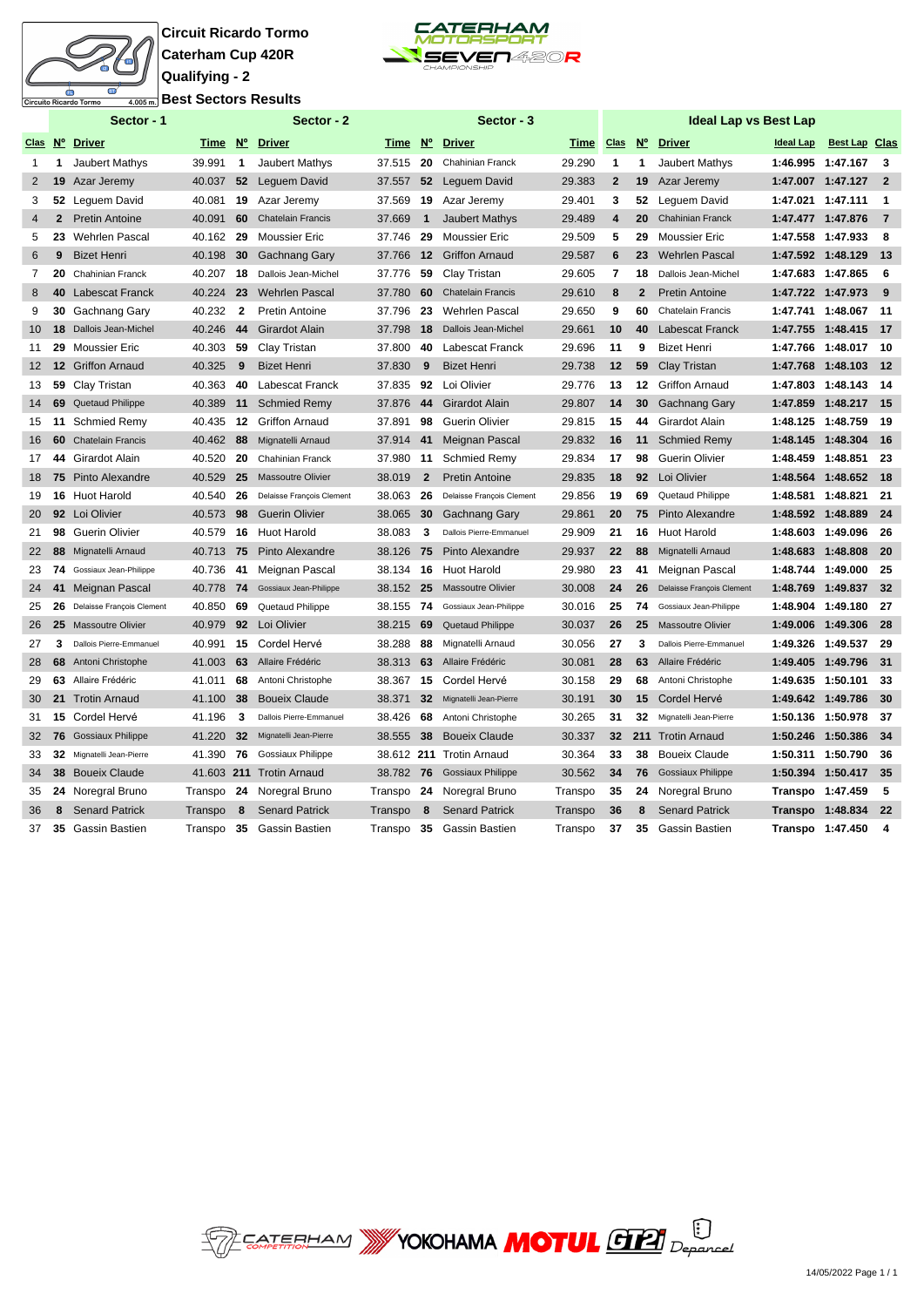

**Circuit Ricardo Tormo Caterham Cup 420R Qualifying - 2 Best 5 Lap Times**



|                |                 |                           |            |                      |                   |            |                  |                |                 | Best 1   |                       | <u>Best 2</u> |                         | <u>Best 3</u> |                | <u>Best 4</u> |                | <u>Best 5</u> |                |
|----------------|-----------------|---------------------------|------------|----------------------|-------------------|------------|------------------|----------------|-----------------|----------|-----------------------|---------------|-------------------------|---------------|----------------|---------------|----------------|---------------|----------------|
| CIs            | N°              | <b>Driver</b>             | <b>Nat</b> |                      | Team              | <b>Nat</b> | <b>Vehicle</b>   | Cat            | CIs             | Time     | Lap                   | <b>Time</b>   | Lap                     | Time          | Lap            | Time          | Lap            | Time          | <b>Lap</b>     |
| 1              |                 | 52 Leguem David           |            |                      | <b>ST ELOI</b>    |            |                  | Α              | 1               | 1:47.111 | 11                    | 1:47.303      | $\overline{4}$          | 1:47.419      | $\overline{7}$ | 1:47.566      | 6              | 1:47.615      | 3              |
| $\overline{2}$ | 19              | Azar Jeremy               |            | $\tilde{a}$          | <b>ROSSELSP</b>   |            | $\beta$          | $\overline{A}$ | 2               | 1:47.127 | $\overline{7}$        | 1:47.432      | $\overline{4}$          | 1:47.931      | 3              | 1:48.117      | 6              | 1:48.303      | 5              |
| 3              | 1               | Jaubert Mathys            |            | RA                   | <b>PALM</b>       |            | îRA.             | A              | 3               | 1:47.167 | $\overline{7}$        | 1:47.257      | 11                      | 1:47.270      | 8              | 1:47.329      | 12             | 1:47.622      | $\overline{2}$ |
| $\overline{4}$ | 35              | <b>Gassin Bastien</b>     |            |                      | <b>ST ELOI</b>    |            | RA               | $\overline{A}$ | $\overline{4}$  | 1:47.450 | $\overline{2}$        | 1:50.256      | $\overline{4}$          | 1:51.115      | 3              | 5:27.197      | $\overline{7}$ |               |                |
| 5              |                 | 24 Noregral Bruno         |            | RA                   | <b>PALM</b>       |            | îRA.             | A              | 5               | 1:47.459 | 9                     | 1:48.365      | $\overline{\mathbf{4}}$ | 1:48.895      | 10             | 1:49.037      | 6              | 1:51.139      | 5              |
| 6              |                 | 18 Dallois Jean-Michel    |            |                      | <b>IND</b>        |            |                  | $\overline{A}$ | 6               | 1:47.865 | $5\overline{5}$       | 1:48.214      | 12                      | 1:48.223      | 6              | 1:48.406      | 3              | 1:48.519      | $\overline{4}$ |
| $\overline{7}$ | 20              | <b>Chahinian Franck</b>   |            |                      | <b>CCF</b>        |            |                  | A              | $\overline{7}$  | 1:47.876 | 3                     | 1:48.327      | $\overline{2}$          | 1:48.501      | 10             | 1:48.566      | $\overline{4}$ | 1:57.039      | 5              |
| 8              | 29              | <b>Moussier Eric</b>      |            |                      | <b>CCF</b>        |            |                  | A              | 8               | 1:47.933 | 3                     | 1:48.014      | 6                       | 1:48.075      | 12             | 1:48.442      | 8              | 1:48.558      | 11             |
| 9              | $\mathbf{2}$    | <b>Pretin Antoine</b>     |            |                      | <b>CCF</b>        |            |                  | Α              | 9               | 1:47.973 | 10                    | 1:48.023      | 11                      | 1:48.107      | $\overline{4}$ | 1:48.237      | 5              | 1:49.159      | 6              |
| 10             | 9               | <b>Bizet Henri</b>        |            |                      | <b>PALM</b>       |            | RA               | $\overline{A}$ | 10              | 1:48.017 | 8                     | 1:48.114      | 12                      | 1:48.226      | $\overline{4}$ | 1:48.381      | $\overline{2}$ | 1:48.932      | $\overline{3}$ |
| 11             | 60              | <b>Chatelain Francis</b>  |            |                      | <b>PALM</b>       |            | RA               | B              | 1               | 1:48.067 | 3                     | 1:48.188      | 8                       | 1:48.311      | $\overline{4}$ | 1:48.629      | 5              | 1:49.337      | $\overline{7}$ |
| 12             | 59              | <b>Clay Tristan</b>       | ٠          | ₹                    | <b>CCF</b>        |            | <b>FRA</b>       | $\overline{A}$ | 11              | 1:48.103 | $\overline{7}$        | 1:48.208      | 11                      | 1:48.304      | 6              | 1:48.400      | $\mathbf{3}$   | 1:48.416      | 12             |
| 13             | 23              | <b>Wehrlen Pascal</b>     |            |                      | <b>PALM</b>       |            | RA               | B              | $\overline{2}$  | 1:48.129 | $\overline{4}$        | 1:48.422      | 5                       | 1:48.601      | $\overline{2}$ | 1:48.638      | 3              | 1:49.880      | 11             |
| 14             | 12 <sup>2</sup> | <b>Griffon Arnaud</b>     |            |                      | <b>CCF</b>        |            | ß                | $\overline{A}$ | 12 <sup>2</sup> | 1:48.143 | $\overline{4}$        | 1:48.421      | 5                       | 1:48.478      | 3              | 1:48.629      | 2              | 1:48.684      | 8              |
| 15             | 30              | Gachnang Gary             |            |                      | <b>PALM</b>       |            | îRA.             | A              | 13              | 1:48.217 | $\overline{4}$        | 1:48.333      | 5                       | 1:48.413      | 8              | 1:48.713      | 11             | 1:48.950      | 6              |
| 16             | 11              | <b>Schmied Remy</b>       |            |                      | <b>IND</b>        |            | RA               | A              | 14              | 1:48.304 | $\sqrt{5}$            | 1:49.011      | 11                      | 1:49.704      | 3              | 1:49.725      | $\overline{7}$ | 1:50.595      | $\overline{2}$ |
| 17             | 40              | Labescat Franck           |            | RA                   | <b>CCF</b>        |            | ß                | A              | 15              | 1:48.415 | 6                     | 1:48.712      | 5                       | 1:48.760      | $\overline{4}$ | 1:48.860      | $\overline{7}$ | 1:49.302      | 11             |
| 18             | 92              | Loi Olivier               |            |                      | <b>ST ELOI</b>    |            |                  | B              | 3               | 1:48.652 | 11                    | 1:49.050      | $\overline{2}$          | 1:49.056      | $\overline{7}$ | 1:49.186      | 12             | 1:49.207      | 8              |
| 19             | 44              | Girardot Alain            |            | é                    | <b>CCF</b>        |            | é                | B              | 4               | 1:48.759 | $\overline{4}$        | 1:48.891      | 11                      | 1:48.999      | 5              | 1:49.187      | 12             | 1:49.305      | 8              |
| 20             | 88              | Mignatelli Arnaud         |            |                      | <b>CCF</b>        |            |                  | A              | 16              | 1:48.808 | 6                     | 1:48.907      | $5\overline{5}$         | 1:49.187      | $\overline{4}$ | 1:49.443      | 3              | 1:50.067      | 10             |
| 21             | 69              | Quetaud Philippe          |            |                      | <b>CCF</b>        |            | ŘÁ               | A              | 17              | 1:48.821 | $\boldsymbol{\Delta}$ | 1:49.225      | 3                       | 1:49.668      | $\overline{2}$ | 1:50.377      | 5              | 1:53.474      | 6              |
| 22             | 8               | <b>Senard Patrick</b>     |            |                      | <b>CCF</b>        |            |                  | B              | 5               | 1:48.834 | 5                     | 1:51.250      | $\overline{4}$          | 1:52.710      | 10             | 1:52.761      | 6              | 1:53.026      | 9              |
| 23             | 98              | <b>Guerin Olivier</b>     |            |                      | <b>CCF</b>        |            |                  | Α              | 18              | 1:48.851 | $\overline{7}$        | 1:48.901      | $\overline{4}$          | 1:49.095      | 8              | 1:49.105      | 11             | 1:49.517      | 5              |
| 24             | 75              | <b>Pinto Alexandre</b>    |            |                      | <b>ST ELOI</b>    |            |                  | A              | 19              | 1:48.889 | 8                     | 1:48.914      | 5                       | 1:49.525      | $\overline{4}$ | 1:49.554      | $\overline{7}$ | 1:49.906      | 12             |
| 25             | 41              | Meignan Pascal            |            |                      | <b>ST ELOI</b>    |            |                  | B              | 6               | 1:49.000 | 12                    | 1:49.385      | 7                       | 1:49.574      | 11             | 1:49.877      | $\overline{4}$ | 1:49.882      | 3              |
| 26             | 16              | <b>Huot Harold</b>        |            | RA                   | <b>ROSSELSP</b>   |            | RA               | $\overline{A}$ | 20              | 1:49.096 | $6\phantom{1}$        | 1:49.110      | 12                      | 1:49.122      | $\overline{7}$ | 1:49.476      | $\mathbf{3}$   | 1:49.485      | $\overline{4}$ |
| 27             | 74              | Gossiaux Jean-Philippe    |            | ≨                    | <b>ST ELOI</b>    |            | FRA <sub>1</sub> | Α              | 21              | 1:49.180 | $\overline{7}$        | 1:49.192      | 11                      | 1:49.195      | $\overline{4}$ | 1:49.511      | 3              | 1:49.833      | 5              |
| 28             | 25              | <b>Massoutre Olivier</b>  |            | RA                   | <b>CCF</b>        |            | RA               | B              | $\overline{7}$  | 1:49.306 | 3                     | 1:49.667      | $\overline{7}$          | 1:49.860      | 5              | 1:49.878      | 6              | 1:49.920      | $\overline{2}$ |
| 29             | 3               | Dallois Pierre-Emmanuel   |            | RA                   | <b>IND</b>        |            | îRA.             | A              | 22              | 1:49.537 | 3                     | 1:49.663      | 6                       | 1:49.728      | $\overline{7}$ | 1:49.730      | 5              | 1:49.951      | 10             |
| 30             | 15              | Cordel Hervé              |            |                      | <b>CCF</b>        |            | RA               | B              | 8               | 1:49.786 | 6                     | 1:50.343      | 3                       | 1:50.423      | $\overline{7}$ | 1:50.944      | $5\phantom{.}$ | 1:50.957      | $\overline{2}$ |
| 31             | 63              | Allaire Frédéric          |            | 歪                    | <b>ST ELOI</b>    |            | 臣                | A              | 23              | 1:49.796 | 3                     | 1:49.809      | 11                      | 1:49.819      | $\overline{4}$ | 1:50.057      | 5              | 1:50.133      | 6              |
| 32             | 26              | Delaisse François Clement |            | $\tilde{\mathbb{R}}$ | <b>CCF</b>        |            | ŘÂ               | A              | 24              | 1:49.837 | 10                    | 1:49.940      | 3                       | 1:50.020      | 6              | 1:50.443      | $\overline{7}$ | 1:50.604      | $\overline{2}$ |
| 33             | 68              | Antoni Christophe         |            | îRA.                 | <b>IND</b>        |            | îRA.             | Α              | 25              | 1:50.101 | 6                     | 1:50.183      | $\overline{4}$          | 1:50.650      | 7              | 1:50.698      | 3              | 1:50.723      | 5              |
| 34             |                 | 211 Trotin Arnaud         |            |                      | <b>ROSSELSP</b>   |            |                  | $\overline{A}$ | 26              | 1:50.386 | 6                     | 1:50.851      | 5                       | 1:51.303      | $\overline{2}$ | 1:52.571      | $\mathbf{3}$   | 1:53.183      | $\overline{4}$ |
| 35             | 76              | Gossiaux Philippe         |            |                      | <b>ST ELOI</b>    |            | Ř                | B              | 9               | 1:50.417 | 6                     | 1:51.028      | 10                      | 1:51.157      | 5              | 1:51.556      | $\overline{2}$ | 1:51.593      | $\overline{4}$ |
| 36             |                 | 38 Boueix Claude          |            |                      | <b>DOG RACING</b> |            |                  | B              | 10              | 1:50.790 | 11                    | 1:51.124      | 3                       | 1:51.246      | 5              | 1:51.389      | 6              | 1:51.393      | $\overline{7}$ |
| 37             | 32              | Mignatelli Jean-Pierre    |            |                      | <b>CCF</b>        |            |                  | B              | 11              | 1:50.978 | 3                     | 1:51.087      | $\overline{2}$          | 1:51.330      | 5              | 1:51.562      | $\overline{4}$ | 1:53.015      | 10             |

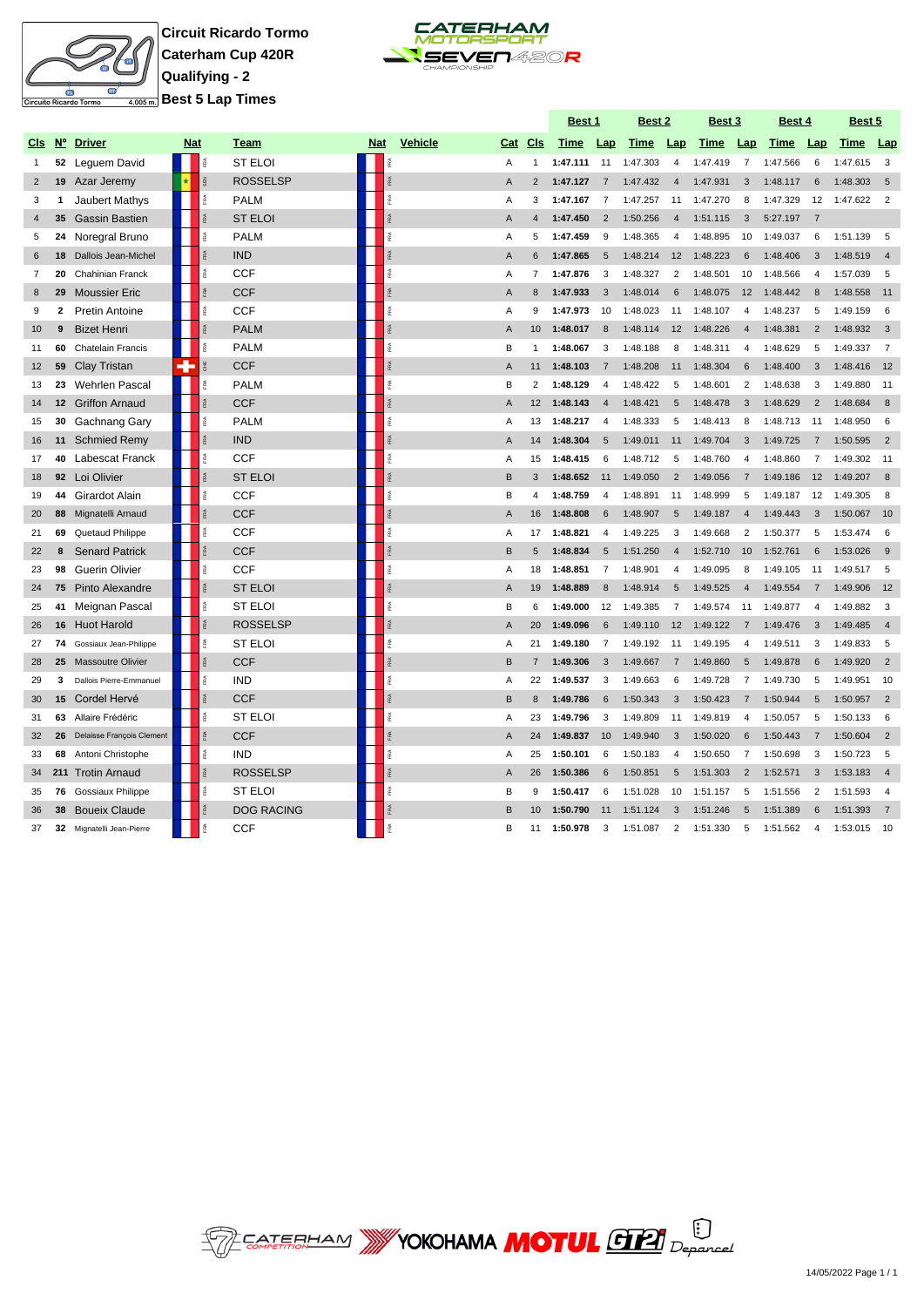

**Circuit Ricardo Tormo Caterham Cup 420R Qualifying - 2 Best 5 Top Speeds**



|                |                |                           |            |     |                   |     |                    |                |                | <u>Top 1</u> |                       | <u>Top 2</u>                                 |                       | <u>Top 3</u> |                         | <u>Top 4</u> |                       | <u>Top 5</u> |                |       |
|----------------|----------------|---------------------------|------------|-----|-------------------|-----|--------------------|----------------|----------------|--------------|-----------------------|----------------------------------------------|-----------------------|--------------|-------------------------|--------------|-----------------------|--------------|----------------|-------|
| <b>CIS</b>     | N°             | <b>Driver</b>             | <b>Nat</b> |     | Team              | Nat | <b>Vehicle</b>     | Cat            | <b>CIs</b>     |              |                       | Km/h Lap Km/h Lap Km/h Lap Km/h Lap Km/h Lap |                       |              |                         |              |                       |              |                | Avg   |
| 1              | 41             | Meignan Pascal            |            |     | <b>ST ELOI</b>    |     |                    | B              | $\overline{1}$ | 218.1        | 12                    | 216.2                                        | 11                    | 213.6        | $\overline{2}$          | 210.5        | 13                    | 209.3        | 8              | 213.5 |
| $\overline{2}$ | 9              | <b>Bizet Henri</b>        |            |     | <b>PALM</b>       |     |                    | A              | $\overline{1}$ | 217.5        | 7                     | 215.5                                        | 9                     | 215.5        | 11                      | 214.2        | 12                    | 213.0        | $\overline{2}$ | 215.1 |
| 3              | 20             | Chahinian Franck          |            | Æ   | <b>CCF</b>        |     | é                  | A              | $\overline{2}$ | 216.8        | $\boldsymbol{\Delta}$ | 214.2                                        | $\overline{2}$        | 214.2        | 3                       | 211.7        | $\overline{7}$        | 211.7        | 10             | 213.7 |
| $\overline{4}$ | 30             | Gachnang Gary             |            |     | <b>PALM</b>       |     |                    | $\overline{A}$ | 3              | 216.8        | 3                     | 213.0                                        | $\overline{5}$        | 213.0        | 12                      | 211.1        | $\overline{2}$        | 209.9        | $\overline{4}$ | 212.7 |
| 5              | 75             | Pinto Alexandre           |            | Æ   | <b>ST ELOI</b>    |     | Ř                  | Α              | $\overline{4}$ | 216.8        | 12                    | 215.5                                        | 5                     | 213.6        | $\overline{7}$          | 211.7        | 9                     | 211.1        | 6              | 213.7 |
| 6              |                | <b>Jaubert Mathys</b>     |            |     | <b>PALM</b>       |     | 乏                  | A              | 5              | 216.2        | 11                    | 212.3                                        | $\overline{7}$        | 212.3        | 9                       | 211.1        | $\boldsymbol{\Delta}$ | 211.1        | 12             | 212.6 |
| $\overline{7}$ | 19             | Azar Jeremy               | ∣∗         | 颪   | <b>ROSSELSP</b>   |     | RA.                | Α              | 6              | 216.2        | 9                     | 212.3                                        | 12                    | 211.1        | 11                      | 210.5        | 8                     | 206.8        | 5              | 211.4 |
| 8              | 59             | Clay Tristan              | ÷          | 뿡   | <b>CCF</b>        |     | <b>RA</b>          | A              | $\overline{7}$ | 216.2        | 3                     | 213.6                                        | 12                    | 212.3        | $\overline{2}$          | 209.9        | 5                     | 209.3        | $\overline{4}$ | 212.2 |
| 9              | 92             | Loi Olivier               |            | 泵   | <b>ST ELOI</b>    |     | 喬                  | B              | $\overline{2}$ | 216.2        | 11                    | 216.2                                        | 12                    | 213.6        | $\overline{7}$          | 211.7        | 8                     | 211.1        | 3              | 213.7 |
| 10             | 74             | Gossiaux Jean-Philippe    |            |     | <b>ST ELOI</b>    |     | ß.                 | $\overline{A}$ | $\mathsf{R}$   | 215.5        | 5                     | 214.9                                        | 12                    | 211.1        | 3                       | 210.5        | $\overline{A}$        | 208.6        | 8              | 212.1 |
| 11             | 12             | <b>Griffon Arnaud</b>     |            | 歪   | <b>CCF</b>        |     | î.                 | A              | 9              | 214.9        | 6                     | 214.9                                        | 12                    | 213.0        | $\overline{2}$          | 212.3        | 5                     | 211.7        | 11             | 213.4 |
| 12             | 16             | <b>Huot Harold</b>        |            |     | <b>ROSSELSP</b>   |     | $\frac{\sigma}{R}$ | A              | 10             | 214.9        | 12                    | 213.0                                        | $\overline{4}$        | 211.7        | 5                       | 211.1        | 3                     | 209.3        | $\overline{2}$ | 212.0 |
| 13             | 23             | <b>Wehrlen Pascal</b>     |            |     | <b>PALM</b>       |     |                    | B              | 3              | 214.2        | $\overline{7}$        | 214.2                                        | 9                     | 212.3        | 5                       | 212.3        | 8                     | 212.3        | 11             | 213.1 |
| 14             | 63             | Allaire Frédéric          |            |     | <b>ST ELOI</b>    |     |                    | A              | 11             | 214.2        | 3                     | 211.7                                        | 11                    | 211.1        | $\overline{7}$          | 209.3        | $\overline{2}$        | 209.3        | $\overline{4}$ | 211.1 |
| 15             | 68             | Antoni Christophe         |            |     | <b>IND</b>        |     |                    | A              | 12             | 214.2        | $\overline{2}$        | 214.2                                        | 12                    | 213.0        | 11                      | 210.5        | 8                     | 209.3        | $\overline{4}$ | 212.2 |
| 16             | $\overline{2}$ | <b>Pretin Antoine</b>     |            |     | <b>CCF</b>        |     |                    | $\overline{A}$ | 13             | 213.6        | 10                    | 212.3                                        | 3                     | 211.7        | $\overline{4}$          | 210.5        | 12                    | 205.1        | 11             | 210.6 |
| 17             | 98             | <b>Guerin Olivier</b>     |            |     | <b>CCF</b>        |     |                    | A              | 14             | 213.6        | 3                     | 213.0                                        | 8                     | 209.9        | $\overline{4}$          | 209.3        | $\overline{2}$        | 209.3        | 6              | 211.0 |
| 18             | 11             | <b>Schmied Remy</b>       |            |     | <b>IND</b>        |     |                    | A              | 15             | 213.0        | 4                     | 210.5                                        | $\overline{2}$        | 210.5        | 3                       | 208.6        | 10                    | 208.6        | 11             | 210.2 |
| 19             | 25             | Massoutre Olivier         |            | ß.  | CCF               |     | 歪                  | B              | $\overline{4}$ | 212.3        | $\overline{2}$        | 211.7                                        | $\overline{4}$        | 209.3        | 3                       | 206.8        | 6                     | 206.8        | $\overline{7}$ | 209.4 |
| 20             | 29             | <b>Moussier Eric</b>      |            |     | <b>CCF</b>        |     | <b>RA</b>          | $\overline{A}$ | 16             | 212.3        | 11                    | 211.7                                        | $\overline{7}$        | 210.5        | $\overline{4}$          | 209.9        | 12                    | 209.3        | 9              | 210.7 |
| 21             | 44             | Girardot Alain            |            | 歪   | <b>CCF</b>        |     | î.                 | B              | 5              | 212.3        | 11                    | 211.7                                        | 12                    | 210.5        | 3                       | 209.9        | $\overline{2}$        | 209.3        | 6              | 210.7 |
| 22             | 60             | <b>Chatelain Francis</b>  |            |     | <b>PALM</b>       |     | RÁ                 | B              | 6              | 212.3        | 9                     | 211.7                                        | 8                     | 211.1        | $\overline{2}$          | 211.1        | 11                    | 210.5        | 12             | 211.3 |
| 23             | 26             | Delaisse François Clement |            | RA. | <b>CCF</b>        |     | RA                 | A              | 17             | 211.7        | $\overline{2}$        | 211.7                                        | 11                    | 208.6        | $\overline{\mathbf{4}}$ | 208.0        | 10                    | 206.8        | $\overline{7}$ | 209.4 |
| 24             | 69             | Quetaud Philippe          |            |     | <b>CCF</b>        |     |                    | $\overline{A}$ | 18             | 211.7        | $\overline{2}$        | 211.7                                        | 6                     | 209.3        | $\overline{4}$          | 208.6        | 8                     | 206.8        | 9              | 209.6 |
| 25             | 15             | Cordel Hervé              |            |     | <b>CCF</b>        |     |                    | B              | $\overline{7}$ | 211.1        | 3                     | 210.5                                        | $\boldsymbol{\Delta}$ | 208.6        | $\overline{2}$          | 206.3        | 6                     | 204.5        | 5              | 208.2 |
| 26             | 40             | <b>Labescat Franck</b>    |            |     | <b>CCF</b>        |     |                    | A              | 19             | 210.5        | 5                     | 208.6                                        | 6                     | 208.6        | $\overline{7}$          | 208.6        | 11                    | 203.9        | 8              | 208.1 |
| 27             | 52             | Leguem David              |            | ß.  | <b>ST ELOI</b>    |     | 歪                  | Α              | 20             | 210.5        | 12                    | 205.7                                        | 11                    | 204.5        | 4                       | 203.9        | 9                     | 202.8        | 6              | 205.5 |
| 28             |                | 88 Mignatelli Arnaud      |            |     | <b>CCF</b>        |     |                    | $\overline{A}$ | 21             | 210.5        | 10                    | 209.9                                        | 11                    | 203.9        | $\overline{7}$          | 203.3        | 6                     | 202.8        | 5              | 206.1 |
| 29             |                | 76 Gossiaux Philippe      |            | RA. | <b>ST ELOI</b>    |     |                    | B              | 8              | 209.3        | 5                     | 208.6                                        | 10                    | 208.0        | 6                       | 208.0        | 11                    | 207.4        | $\overline{7}$ | 208.3 |
| 30             | 18             | Dallois Jean-Michel       |            | Æ   | <b>IND</b>        |     |                    | $\overline{A}$ | 22             | 208.6        | $\overline{7}$        | 207.4                                        | 11                    | 207.4        | 12                      | 205.7        | 6                     | 205.7        | 8              | 207.0 |
| 31             | 32             | Mignatelli Jean-Pierre    |            | ã.  | CCF               |     | 歪                  | B              | 9              | 208.6        | 3                     | 207.4                                        | $\overline{2}$        | 206.3        | 10                      | 203.9        | $\overline{4}$        | 202.8        | 5              | 205.8 |
| 32             | 3              | Dallois Pierre-Emmanuel   |            |     | <b>IND</b>        |     | <b>RA</b>          | A              | 23             | 207.4        | 2                     | 205.7                                        | 3                     | 205.7        | 5                       | 205.7        | 6                     | 204.5        | 8              | 205.8 |
| 33             | 38             | <b>Boueix Claude</b>      |            |     | <b>DOG RACING</b> |     |                    | B              | 10             | 206.3        | 10                    | 206.3                                        | 11                    | 203.3        | $\overline{2}$          | 202.8        | 8                     | 202.2        | $\overline{4}$ | 204.2 |
| 34             | 211            | <b>Trotin Arnaud</b>      |            |     | <b>ROSSELSP</b>   |     |                    | $\overline{A}$ | 24             | 206.3        | 6                     | 204.5                                        | 5                     | 203.9        | $\overline{4}$          | 203.9        | $\overline{7}$        | 202.2        | 3              | 204.2 |

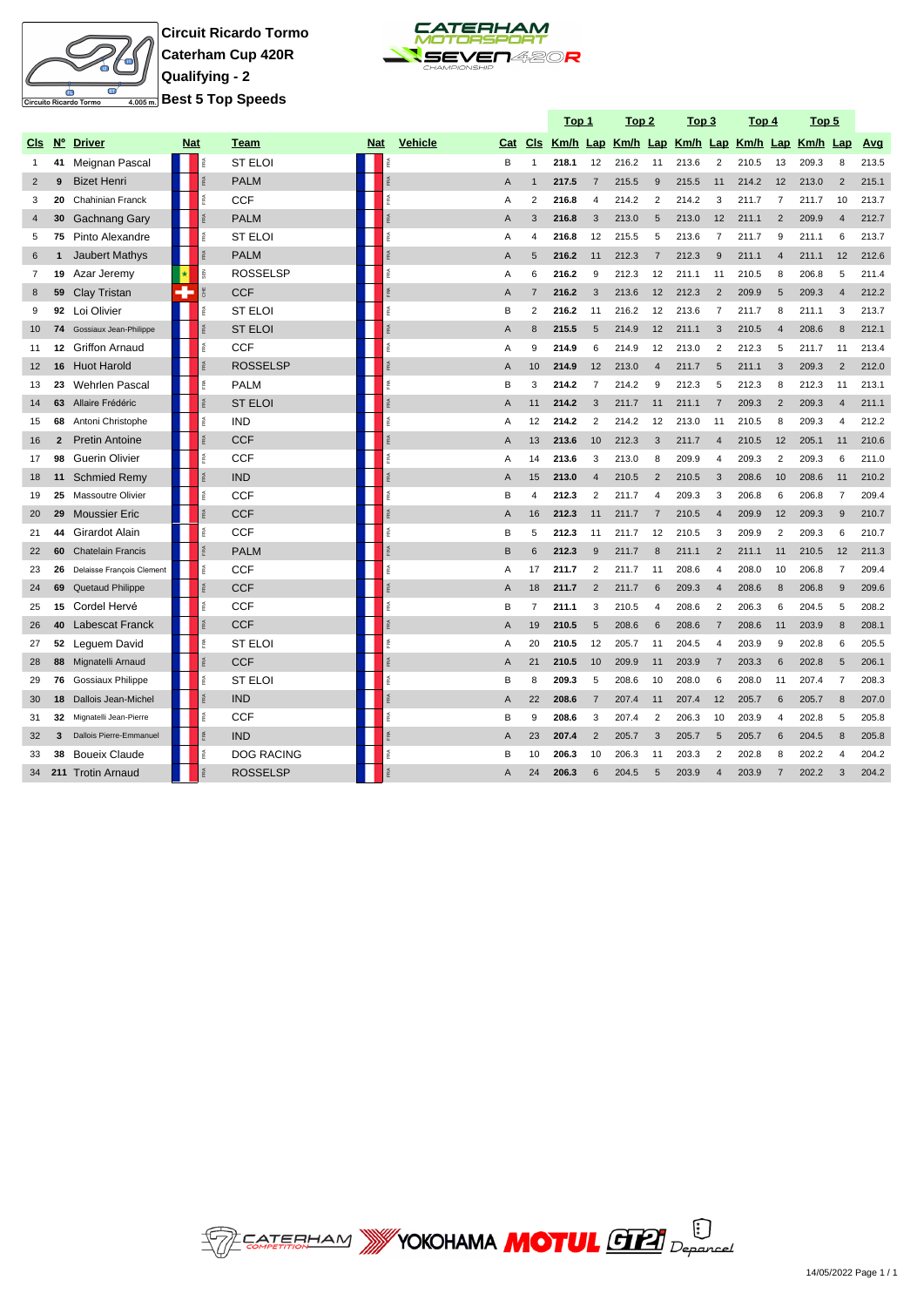**Circuit Ricardo Tormo Caterham Cup 420R Qualifying - 2 Fastest Laps Sequence**



| Circuito Ricardo Tormo |                    | 4,005ml Pastest Laps Sequence |             |                 |                 |                 |  |
|------------------------|--------------------|-------------------------------|-------------|-----------------|-----------------|-----------------|--|
| Lap                    | <b>Time of Day</b> | <b>Session Time</b>           | $N^{\circ}$ | <b>Driver</b>   | <u>Nat</u>      | Team            |  |
| 2                      | 11:43:47.581       | 3:47.581                      | 52          | Lequem David    | FRA             | <b>ST ELOI</b>  |  |
| 2                      | 11:44:02.171       | 4:02.171                      |             | Jaubert Mathys  | Ě               | <b>PALM</b>     |  |
| 3                      | 11:45:35.196       | 5:35.196                      |             | 52 Lequem David | FRA             | <b>ST ELOI</b>  |  |
| 4                      | 11:47:22.499       | 7:22.499                      | 52          | Lequem David    | Ĕ               | <b>ST ELOI</b>  |  |
| 7                      | 11:52:50.493       | 12:50.493                     | 19          | Azar Jeremy     | SE <sub>N</sub> | <b>ROSSELSP</b> |  |
| 11                     | 12:02:47.266       | 22:47.266                     | 52          | Lequem David    | FRA             | <b>ST ELOI</b>  |  |

| Lap            | <b>Time of Dav</b> | <b>Session Time</b> | $N^{\circ}$      | <b>Driver</b>  | <u>Nat</u> |  | Team            | <b>Nat</b> | <b>Vehicle</b> | <u>Cat</u> | Time     | Km/h  |
|----------------|--------------------|---------------------|------------------|----------------|------------|--|-----------------|------------|----------------|------------|----------|-------|
| 2              | 11:43:47.581       | 3:47.581            | 52               | Lequem David   |            |  | <b>ST ELOI</b>  |            |                | A          | 1:48.223 | 133.2 |
| 2              | 11:44:02.171       | 4:02.171            |                  | Jaubert Mathys |            |  | <b>PALM</b>     |            |                | А          | 1:47.622 | 133.9 |
| 3              | 11:45:35.196       | 5:35.196            | $52\phantom{.0}$ | Lequem David   |            |  | <b>ST ELOI</b>  |            |                | A          | 1:47.615 | 133.9 |
| $\overline{4}$ | 11:47:22.499       | 7:22.499            | 52               | Lequem David   |            |  | ST ELOI         |            |                | A          | 1:47.303 | 134.3 |
|                | 11:52:50.493       | 12:50.493           | 19               | Azar Jeremy    |            |  | <b>ROSSELSP</b> |            |                | A          | 1:47.127 | 134.5 |
| 11             | 12:02:47.266       | 22:47.266           | 52               | Lequem David   |            |  | <b>ST ELOI</b>  |            |                | A          | 1:47.111 | 134.6 |

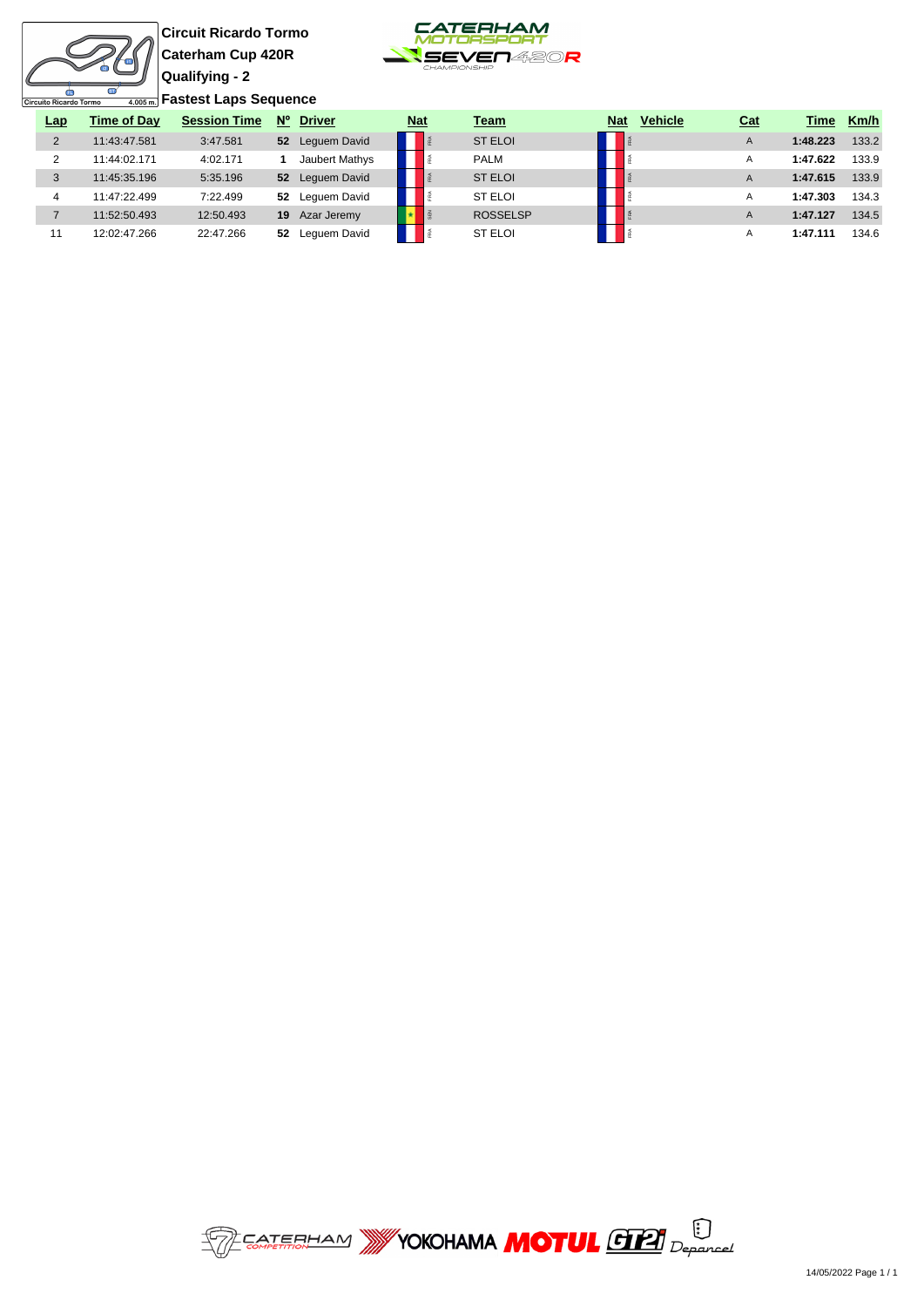



| <mark>ଲ</mark> Event Best Maximum Speed |  |  |  |  |  |
|-----------------------------------------|--|--|--|--|--|
|-----------------------------------------|--|--|--|--|--|

| $N^{\circ}$ | <b>Driver</b>             | Nat                     | Team              |       | Nat Vehicle | Cat                       | <u>Clas</u>    | <b>Km/h Session</b>     |
|-------------|---------------------------|-------------------------|-------------------|-------|-------------|---------------------------|----------------|-------------------------|
| 23          | Wehrlen Pascal            | FRA                     | <b>PALM</b>       | FRA   |             | B                         | $\mathbf{1}$   | 225.7 Free Practice - 1 |
|             | <b>19</b> Azar Jeremy     | SEN                     | <b>ROSSELSP</b>   |       |             | $\overline{A}$            | $\mathbf{1}$   | 218.1 Free Practice - 1 |
|             | 20 Chahinian Franck       | FRA                     | <b>CCF</b>        | FRA   |             | Α                         | 2              | 218.1 Free Practice - 1 |
|             | 41 Meignan Pascal         |                         | <b>ST ELOI</b>    | FRA   |             | B                         | $\overline{2}$ | $218.1$ Qualifying - 2  |
| 1           | Jaubert Mathys            | īRA.                    | <b>PALM</b>       | FRA   |             | Α                         | 3              | $217.5$ Qualifying - 1  |
| 9           | <b>Bizet Henri</b>        | 臣                       | <b>PALM</b>       | RÃ.   |             | $\overline{A}$            | $\overline{4}$ | 217.5 Qualifying - $2$  |
| 63          | Allaire Frédéric          | Ē                       | <b>ST ELOI</b>    | FRA   |             | Α                         | 5              | 216.8 Free Practice - 1 |
| 40          | <b>Labescat Franck</b>    | RA.                     | <b>CCF</b>        | FRA   |             | $\overline{A}$            | 6              | 216.8 Free Practice - 1 |
| 30          | Gachnang Gary             | FRA                     | <b>PALM</b>       | FRA   |             | Α                         | $\overline{7}$ | $216.8$ Qualifying - 2  |
| 75          | Pinto Alexandre           |                         | <b>ST ELOI</b>    | FRA   |             | $\overline{A}$            | 8              | $216.8$ Qualifying - 2  |
| 52          | Leguem David              | Ē                       | <b>ST ELOI</b>    | RÃ.   |             | Α                         | 9              | 216.2 Free Practice - 2 |
|             | 44 Girardot Alain         | FRA                     | <b>CCF</b>        | FRA   |             | B                         | 3              | 216.2 Free Practice - 2 |
| 24          | Noregral Bruno            | Ř                       | <b>PALM</b>       | FRA   |             | Α                         | 10             | 216.2 Qualifying - 1    |
| 59          | Clay Tristan              | ₩                       | <b>CCF</b>        | Ŕ     |             | $\boldsymbol{\mathsf{A}}$ | 11             | 216.2 Qualifying - $2$  |
|             | 92 Loi Olivier            | Ŗ.                      | <b>ST ELOI</b>    | FRA   |             | B                         | 4              | $216.2$ Qualifying - 2  |
|             | 18 Dallois Jean-Michel    | FRA                     | <b>IND</b>        | FRA   |             | A                         | 12             | 215.5 Free Practice - 1 |
| 3           | Dallois Pierre-Emmanuel   | FRA                     | <b>IND</b>        | FRA   |             | Α                         | 13             | 215.5 Free Practice - 1 |
| $12 \,$     | <b>Griffon Arnaud</b>     | FRA                     | <b>CCF</b>        | RA    |             | $\overline{A}$            | 14             | 215.5 Free Practice - 2 |
| 74          | Gossiaux Jean-Philippe    | ī.                      | <b>ST ELOI</b>    | FRA   |             | Α                         | 15             | $215.5$ Qualifying - 2  |
| 2           | <b>Pretin Antoine</b>     | <b>RA</b>               | <b>CCF</b>        | FRA   |             | A                         | 16             | 214.9 Free Practice - 1 |
| 16          | <b>Huot Harold</b>        | īRA.                    | <b>ROSSELSP</b>   | FRA   |             | Α                         | 17             | $214.9$ Qualifying - 2  |
| 98          | <b>Guerin Olivier</b>     | FRA                     | <b>CCF</b>        | FRA   |             | A                         | 18             | 214.2 Free Practice - 1 |
| 69          | Quetaud Philippe          | 圅                       | <b>CCF</b>        | ă.    |             | A                         | 19             | 214.2 Free Practice - 2 |
| 88          | Mignatelli Arnaud         | FRA <sub>1</sub>        | <b>CCF</b>        | FØ.   |             | A                         | 20             | 214.2 Free Practice - 2 |
| 68          | Antoni Christophe         | FRA                     | <b>IND</b>        | F.R.A |             | Α                         | 21             | $214.2$ Qualifying - 2  |
|             | 15 Cordel Hervé           |                         | <b>CCF</b>        | FRA   |             | B                         | 5              | 213.6 Free Practice - 1 |
| 29          | <b>Moussier Eric</b>      | É                       | <b>CCF</b>        | Ŕ     |             | Α                         | 22             | 213.6 Free Practice - 1 |
|             | 211 Trotin Arnaud         | res.                    | <b>ROSSELSP</b>   | FRA   |             | A                         | 23             | 213.6 Free Practice - 2 |
| 25          | <b>Massoutre Olivier</b>  | FRA                     | <b>CCF</b>        | FRA   |             | B                         | 6              | $213.6$ Qualifying - 1  |
|             | 11 Schmied Remy           | ŘÃ                      | <b>IND</b>        | FRA   |             | $\overline{A}$            | 24             | $213.0$ Qualifying - 2  |
| 60          | <b>Chatelain Francis</b>  | 歪                       | <b>PALM</b>       | Æ     |             | В                         | $\overline{7}$ | $212.3$ Qualifying - 2  |
| 35          | <b>Gassin Bastien</b>     |                         | <b>ST ELOI</b>    | ă.    |             | $\overline{A}$            | 25             | 211.7 Free Practice - 1 |
| 32          | Mignatelli Jean-Pierre    | FRA                     | <b>CCF</b>        | FRA   |             | B                         | 8              | 211.7 Free Practice - 1 |
| 8           | <b>Senard Patrick</b>     | FRA                     | <b>CCF</b>        | FRA   |             | $\mathsf B$               | 9              | 211.7 Free Practice - 1 |
| 26          | Delaisse François Clement | $\widetilde{\text{FR}}$ | <b>CCF</b>        | îRA.  |             | A                         | 26             | 211.7 Qualifying - 2    |
| 76          | <b>Gossiaux Philippe</b>  | FRA <sub>1</sub>        | <b>ST ELOI</b>    |       |             | B                         | 10             | 210.5 Free Practice - 2 |
| 38          | <b>Boueix Claude</b>      | îRA.                    | <b>DOG RACING</b> |       |             | B                         | 11             | $206.3$ Qualifying - 2  |

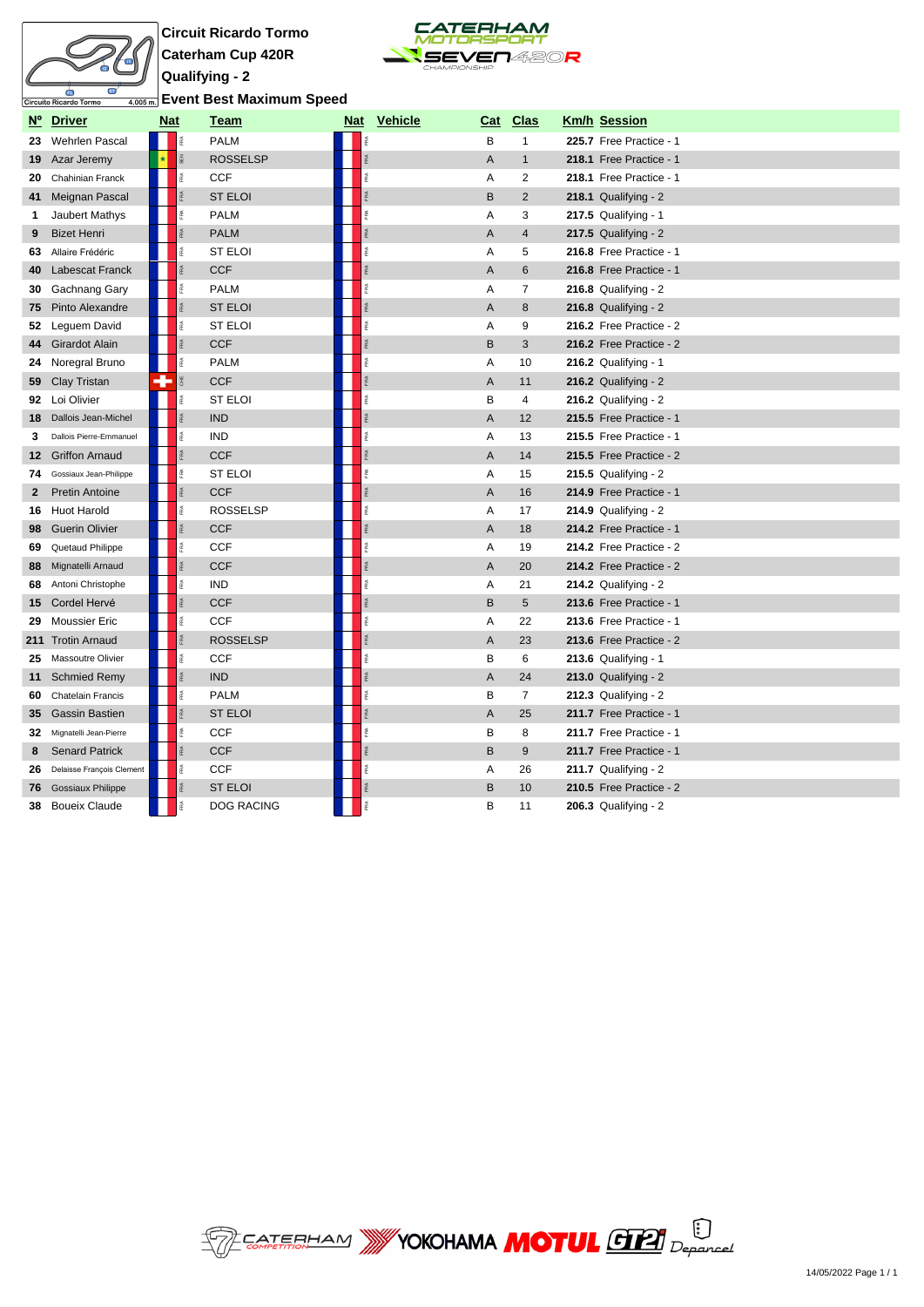



**Pit Stop Analysis**

| 1              |                  | Jaubert Mathys                           |                 |                             |                              |                 | 25               |             | <b>Massoutre Olivier</b>                                                             |                 |                             |                                          |                   |                |
|----------------|------------------|------------------------------------------|-----------------|-----------------------------|------------------------------|-----------------|------------------|-------------|--------------------------------------------------------------------------------------|-----------------|-----------------------------|------------------------------------------|-------------------|----------------|
|                | A                |                                          |                 |                             |                              | <b>PALM</b>     | B                |             |                                                                                      |                 |                             |                                          |                   | <b>CCF</b>     |
| N <sup>o</sup> | In Day Time      | In Time                                  | <b>Out Time</b> | <b>Pit Time</b>             | T. Pit Time Handicap Penalty |                 | $N^{\circ}$      | In Day Time | In Time                                                                              | <b>Out Time</b> | <b>Pit Time</b>             | T. Pit Time Handicap Penalty             |                   |                |
|                |                  | 1 11:57:09.092 11:57:09.092 11:59:15.438 |                 | 2:06.346                    | 2:06.346                     |                 |                  |             | 1 11:55:41.536 11:55:41.536 11:59:05.000                                             |                 | 3:23.464                    | 3:23.464                                 |                   |                |
| 2              |                  | <b>Pretin Antoine</b>                    |                 |                             |                              |                 | 26               |             | Delaisse François Clement                                                            |                 |                             |                                          |                   |                |
|                | Α                |                                          |                 |                             |                              | <b>CCF</b>      | Α                |             |                                                                                      |                 |                             |                                          |                   | CCF            |
| <u>N°</u>      | In Day Time      | In Time                                  | <b>Out Time</b> | <b>Pit Time</b>             | T. Pit Time Handicap Penalty |                 | $N^{\circ}$      | In Day Time | In Time                                                                              | <b>Out Time</b> | <b>Pit Time</b>             | T. Pit Time Handicap Penalty             |                   |                |
|                |                  | 1 11:56:18.823 11:56:18.823 11:59:09.855 |                 | 2:51.032                    | 2:51.032                     |                 |                  |             | 1 11:55:42.950 11:55:42.950 11:59:05.510                                             |                 | 3:22.560                    | 3:22.560                                 |                   |                |
| 3              |                  | Dallois Pierre-Emmanuel                  |                 |                             |                              |                 | 29               |             | <b>Moussier Eric</b>                                                                 |                 |                             |                                          |                   |                |
|                | Α                |                                          |                 |                             |                              | <b>IND</b>      | A                |             |                                                                                      |                 |                             |                                          |                   | <b>CCF</b>     |
| $N^{\circ}$    | In Day Time      | In Time                                  | <b>Out Time</b> | <b>Pit Time</b>             | T. Pit Time Handicap Penalty |                 | $N^{\circ}$      | In Day Time | In Time                                                                              | <b>Out Time</b> | <b>Pit Time</b>             | T. Pit Time Handicap Penalty             |                   |                |
|                |                  | 1 11:55:40.089 11:55:40.089 11:57:18.525 |                 | 1:38.436                    | 1:38.436                     |                 |                  |             | 1 11:57:13.188 11:57:13.188 11:59:16.262                                             |                 | 2:03.074                    | 2:03.074                                 |                   |                |
| 9              |                  | <b>Bizet Henri</b>                       |                 |                             |                              |                 | 30               |             | Gachnang Gary                                                                        |                 |                             |                                          |                   |                |
|                |                  |                                          |                 |                             |                              |                 |                  |             |                                                                                      |                 |                             |                                          |                   |                |
| <u>N°</u>      | Α<br>In Day Time | In Time                                  | <b>Out Time</b> | <b>Pit Time</b>             | T. Pit Time Handicap Penalty | <b>PALM</b>     | Α<br>$N^{\circ}$ | In Day Time | In Time                                                                              | <b>Out Time</b> | <b>Pit Time</b>             | T. Pit Time Handicap Penalty             |                   | <b>PALM</b>    |
|                |                  | 1 11:57:26.805 11:57:26.805 11:59:21.834 |                 | 1:55.029                    | 1:55.029                     |                 |                  |             | 1 11:57:01.792 11:57:01.792 11:59:11.038                                             |                 | 2:09.246                    | 2:09.246                                 |                   |                |
|                |                  |                                          |                 |                             |                              |                 |                  |             | Mignatelli Jean-Pierre                                                               |                 |                             |                                          |                   |                |
| 11             |                  | <b>Schmied Remy</b>                      |                 |                             |                              |                 | 32               |             |                                                                                      |                 |                             |                                          |                   |                |
|                | A                |                                          |                 |                             |                              | <b>IND</b>      | B                |             |                                                                                      |                 |                             |                                          |                   | <b>CCF</b>     |
| <u>N°</u>      | In Day Time      | In Time                                  | <b>Out Time</b> | <b>Pit Time</b><br>2:58.512 | T. Pit Time Handicap Penalty |                 | $N^{\circ}$      | In Day Time | In Time                                                                              | <b>Out Time</b> | <b>Pit Time</b>             | T. Pit Time Handicap Penalty             |                   |                |
|                |                  | 1 11:56:10.674 11:56:10.674 11:59:09.186 |                 |                             | 2:58.512                     |                 |                  |             | 1 11:52:07.544 11:52:07.544 11:53:02.001<br>2 11:57:07.984 11:57:07.984 11:59:14.194 |                 | 54.457<br>2:06.210          | 54.457<br>3:00.667                       |                   |                |
| 12             |                  | Griffon Arnaud                           |                 |                             |                              |                 | 38               |             | <b>Boueix Claude</b>                                                                 |                 |                             |                                          |                   |                |
|                | Α                |                                          |                 |                             |                              | <b>CCF</b>      |                  |             |                                                                                      |                 |                             |                                          |                   |                |
| <u>N°</u>      | In Day Time      | In Time                                  | <b>Out Time</b> | <b>Pit Time</b>             | T. Pit Time Handicap         | Penalty         | B                |             |                                                                                      |                 |                             |                                          | <b>DOG RACING</b> |                |
|                |                  | 1 11:57:27.610 11:57:27.610 11:59:19.854 |                 | 1:52.244                    | 1:52.244                     |                 | $N^{\circ}$      | In Day Time | In Time<br>1 11:55:55.210 11:55:55.210 11:59:12.421                                  | <b>Out Time</b> | <b>Pit Time</b><br>3:17.211 | T. Pit Time Handicap Penalty<br>3:17.211 |                   |                |
| 16             |                  | Huot Harold                              |                 |                             |                              |                 |                  |             |                                                                                      |                 |                             |                                          |                   |                |
|                | A                |                                          |                 |                             |                              | <b>ROSSELSP</b> | 40               |             | Labescat Franck                                                                      |                 |                             |                                          |                   |                |
| <u>N°</u>      | In Day Time      | In Time                                  | <b>Out Time</b> | <b>Pit Time</b>             | T. Pit Time Handicap Penalty |                 | Α                |             |                                                                                      |                 |                             |                                          |                   | CCF            |
|                |                  | 1 11:57:47.745 11:57:47.745 11:59:22.215 |                 | 1:34.470                    | 1:34.470                     |                 | <b>N°</b>        | In Day Time | In Time                                                                              | <b>Out Time</b> | <b>Pit Time</b>             | T. Pit Time Handicap Penalty             |                   |                |
| 18             |                  | Dallois Jean-Michel                      |                 |                             |                              |                 |                  |             | 1 11:56:09.113 11:56:09.113 11:59:08.101                                             |                 | 2:58.988                    | 2:58.988                                 |                   |                |
|                | A                |                                          |                 |                             |                              | <b>IND</b>      | 41               |             | Meignan Pascal                                                                       |                 |                             |                                          |                   |                |
| <b>N°</b>      | In Day Time      | In Time                                  | <b>Out Time</b> | <b>Pit Time</b>             | T. Pit Time Handicap Penalty |                 | в                |             |                                                                                      |                 |                             |                                          |                   | <b>ST ELOI</b> |
|                |                  | 1 11:58:01.686 11:58:01.686 11:59:25.895 |                 | 1:24.209                    | 1:24.209                     |                 | $N^{\circ}$      | In Day Time | <u>In Time</u>                                                                       | <b>Out Time</b> | <b>Pit Time</b>             | T. Pit Time Handicap Penalty             |                   |                |
| 19             |                  | Azar Jeremy                              |                 |                             |                              |                 |                  |             | 1 11:57:42.299 11:57:42.299 11:59:24.466                                             |                 | 1:42.167                    | 1:42.167                                 |                   |                |
|                | Α                |                                          |                 |                             |                              | <b>ROSSELSP</b> | 44               |             | Girardot Alain                                                                       |                 |                             |                                          |                   |                |
| <u>N°</u>      | In Day Time      | In Time                                  | <b>Out Time</b> | <b>Pit Time</b>             | T. Pit Time Handicap Penalty |                 | в                |             |                                                                                      |                 |                             |                                          |                   | CCF            |
|                |                  | 1 11:56:51.078 11:56:51.078 11:59:15.519 |                 | 2:24.441                    | 2:24.441                     |                 | $N^{\circ}$      | In Day Time | In Time                                                                              | <b>Out Time</b> | <b>Pit Time</b>             | T. Pit Time Handicap Penalty             |                   |                |
| 20             |                  | Chahinian Franck                         |                 |                             |                              |                 |                  |             | 1 11:57:05.025 11:57:05.025 11:59:13.497                                             |                 | 2:08.472                    | 2:08.472                                 |                   |                |
|                | A                |                                          |                 |                             |                              | <b>CCF</b>      | 52               |             | Lequem David                                                                         |                 |                             |                                          |                   |                |
| <u>N°</u>      | In Day Time      | In Time                                  | <b>Out Time</b> | <b>Pit Time</b>             | T. Pit Time Handicap Penalty |                 | Α                |             |                                                                                      |                 |                             |                                          |                   | <b>ST ELOI</b> |
|                |                  | 1 11:49:34.108 11:49:34.108 11:51:09.070 |                 | 1:34.962                    | 1:34.962                     |                 | $N^{\circ}$      | In Day Time | In Time                                                                              | <b>Out Time</b> | <b>Pit Time</b>             | T. Pit Time Handicap Penalty             |                   |                |
|                |                  | 2 11:57:16.004 11:57:16.004 11:59:19.397 |                 | 2:03.393                    | 3:38.355                     |                 |                  |             | 1 11:56:38.470 11:56:38.470 11:59:11.492                                             |                 | 2:33.022                    | 2:33.022                                 |                   |                |
| 23             |                  | Wehrlen Pascal                           |                 |                             |                              |                 | 59               |             | Clay Tristan                                                                         |                 |                             |                                          |                   |                |
|                | в                |                                          |                 |                             |                              | <b>PALM</b>     | Α                |             |                                                                                      |                 |                             |                                          |                   | CCF            |
| <u>N°</u>      | In Day Time      | In Time                                  | <b>Out Time</b> | <b>Pit Time</b>             | T. Pit Time Handicap Penalty |                 | $N^{\circ}$      | In Day Time | In Time                                                                              | <b>Out Time</b> | <b>Pit Time</b>             | T. Pit Time Handicap Penalty             |                   |                |
|                |                  | 1 11:57:28.818 11:57:28.818 11:59:18.543 |                 | 1:49.725                    | 1:49.725                     |                 |                  |             | 1 11:57:20.007 11:57:20.007 11:59:17.703                                             |                 | 1:57.696                    | 1:57.696                                 |                   |                |

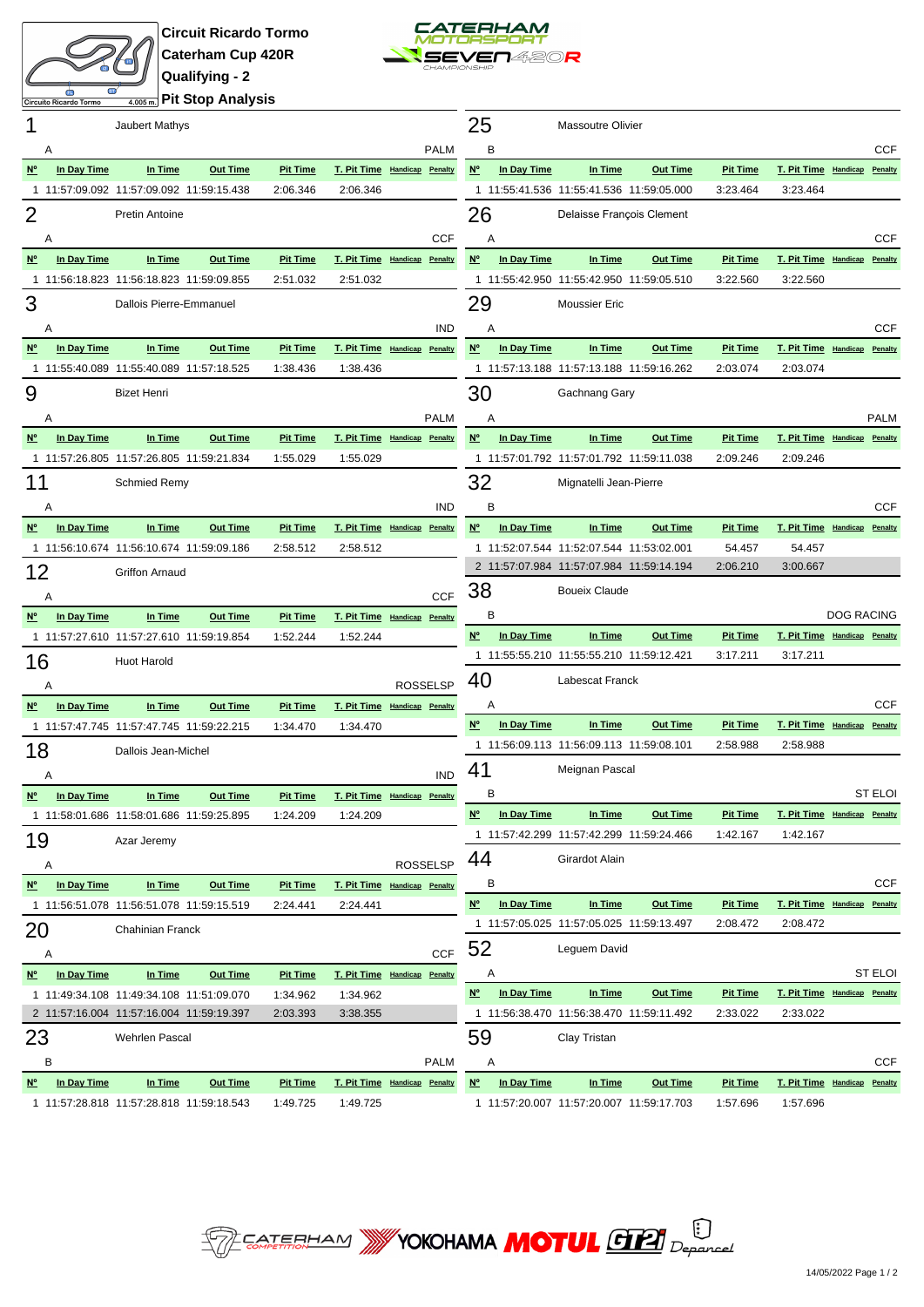



**Pit Stop Analysis**

| 60                |             | <b>Chatelain Francis</b>                 |                 |                 |                              |                |
|-------------------|-------------|------------------------------------------|-----------------|-----------------|------------------------------|----------------|
|                   | в           |                                          |                 |                 |                              | PALM           |
| N <sup>o</sup>    | In Day Time | In Time                                  | <b>Out Time</b> | <u>Pit Time</u> | T. Pit Time Handicap Penalty |                |
| 1                 |             | 11:57:17.610 11:57:17.610 11:59:20.672   |                 | 2:03.062        | 2:03.062                     |                |
| 63                |             | Allaire Frédéric                         |                 |                 |                              |                |
|                   | Α           |                                          |                 |                 |                              | ST ELOI        |
| $N^{\circ}$       | In Day Time | In Time                                  | <b>Out Time</b> | <b>Pit Time</b> | T. Pit Time Handicap Penalty |                |
| $\overline{1}$    |             | 11:57:50.647 11:57:50.647 11:59:27.419   |                 | 1:36.772        | 1:36.772                     |                |
|                   |             |                                          |                 |                 |                              |                |
| 68                |             | Antoni Christophe                        |                 |                 |                              |                |
|                   | Α           |                                          |                 |                 |                              | <b>IND</b>     |
| N <sup>o</sup>    | In Day Time | In Time                                  | <b>Out Time</b> | <b>Pit Time</b> | T. Pit Time Handicap Penalty |                |
| $\mathbf{1}$      |             | 11:57:56.409  11:57:56.409  11:59:29.386 |                 | 1:32.977        | 1:32.977                     |                |
| 69                |             | Quetaud Philippe                         |                 |                 |                              |                |
|                   | A           |                                          |                 |                 |                              | CCF            |
| $\underline{N^o}$ | In Day Time | In Time                                  | <b>Out Time</b> | <b>Pit Time</b> | T. Pit Time Handicap Penalty |                |
| $\mathbf{1}$      |             | 11:57:40.657 11:57:40.657 11:59:23.434   |                 | 1:42.777        | 1:42.777                     |                |
| 74                |             | Gossiaux Jean-Philippe                   |                 |                 |                              |                |
|                   | Α           |                                          |                 |                 |                              | <b>ST ELOI</b> |
| $N^{\circ}$       | In Day Time | In Time                                  | <b>Out Time</b> | <b>Pit Time</b> | T. Pit Time Handicap Penalty |                |
| 1                 |             | 11:57:45.723 11:57:45.723 11:59:26.771   |                 | 1:41.048        | 1:41.048                     |                |
| 75                |             | Pinto Alexandre                          |                 |                 |                              |                |
|                   |             |                                          |                 |                 |                              |                |
|                   |             |                                          |                 |                 |                              |                |
|                   | A           |                                          |                 |                 |                              | ST ELOI        |
| $N^{\circ}$       | In Day Time | In Time                                  | <b>Out Time</b> | <b>Pit Time</b> | T. Pit Time Handicap Penalty |                |
| 1                 |             | 11:57:37.954 11:57:37.954 11:59:25.269   |                 | 1:47.315        | 1:47.315                     |                |
| 76                |             | Gossiaux Philippe                        |                 |                 |                              |                |
|                   | в           |                                          |                 |                 |                              | ST ELOI        |
| $N^{\circ}$       | In Day Time | In Time                                  | <b>Out Time</b> | <b>Pit Time</b> | T. Pit Time Handicap Penalty |                |
|                   |             | 1 11:53:44.230 11:53:44.230 11:54:43.632 |                 | 59.402          | 59.402                       |                |
|                   |             | 2 11:57:00.956 11:57:00.956 11:59:22.157 |                 | 2:21.201        | 3:20.603                     |                |
|                   |             | Mignatelli Arnaud                        |                 |                 |                              |                |
|                   | Α           |                                          |                 |                 |                              | CCF            |
| $N^{\circ}$       | In Day Time | <u>In Time</u>                           | <b>Out Time</b> | <b>Pit Time</b> | T. Pit Time Handicap Penalty |                |
| 1                 |             | 11:42:58.253 11:42:58.253 11:43:43.685   |                 | 45.432          | 45.432                       |                |
| 88                |             | 2 11:56:53.848 11:56:53.848 11:59:17.128 |                 | 2:23.280        | 3:08.712                     |                |
| 92                |             | Loi Olivier                              |                 |                 |                              |                |
|                   | в           |                                          |                 |                 |                              | ST ELOI        |
| N°                | In Day Time | In Time                                  | <b>Out Time</b> | <b>Pit Time</b> | T. Pit Time Handicap         | Penalty        |
| 1                 |             | 11:57:35.032 11:57:35.032 11:59:23.478   |                 | 1:48.446        | 1:48.446                     |                |
| 98                |             | Guerin Olivier                           |                 |                 |                              |                |
|                   | Α           |                                          |                 |                 |                              | CCF            |
| $N$               | In Day Time | In Time                                  | <b>Out Time</b> | <b>Pit Time</b> | <b>T. Pit Time</b> Handicap  | Penalty        |

**SEP EATERHAM WY YOKOHAMA MOTUL GTEL** Deparced